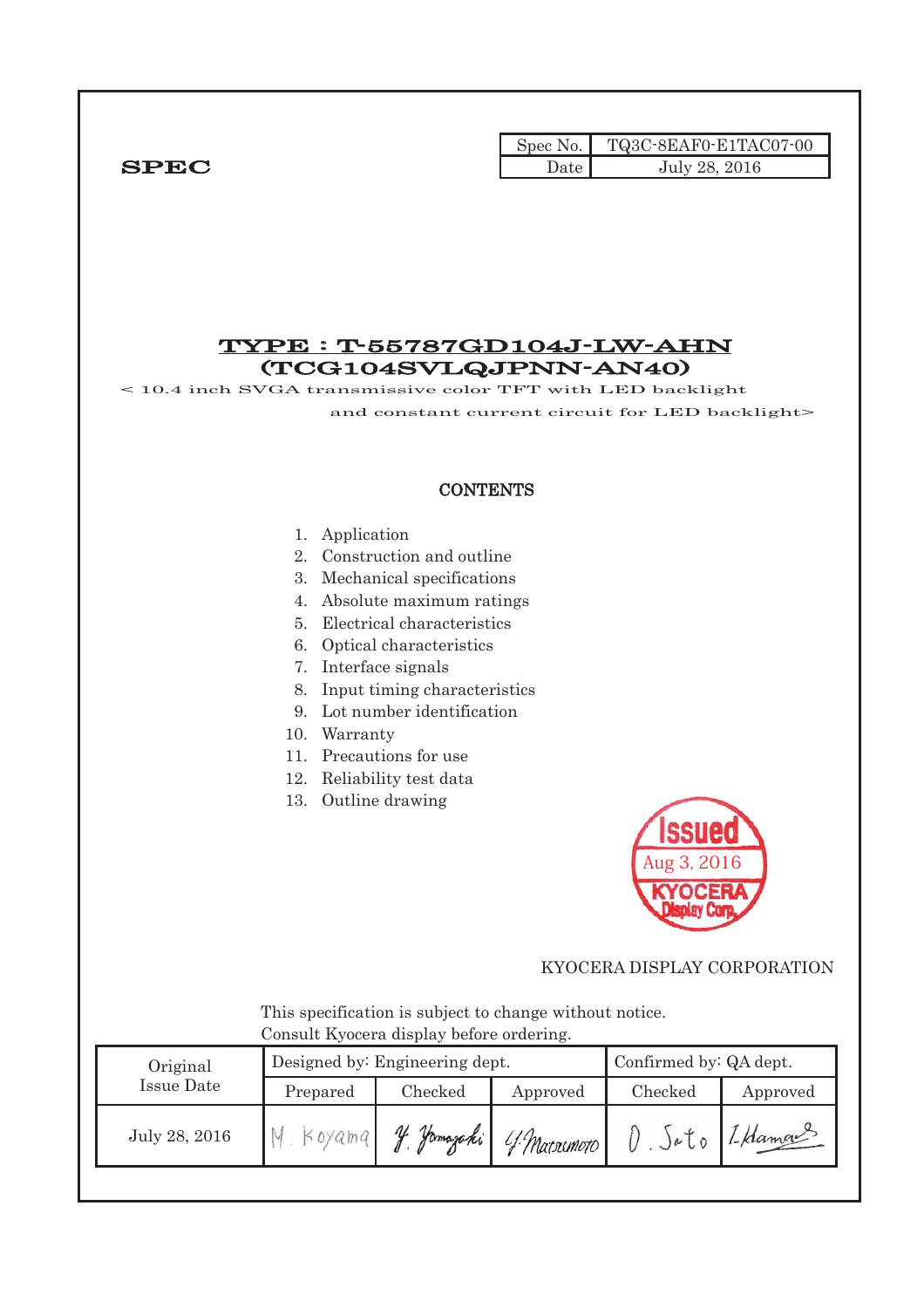# Warning

- 1. This Kyocera LCD module has been specifically designed for use only in electronic devices and industrial machines in the area of audio control, office automation, industrial control, home appliances, etc. The module should not be used in applications where the highest level of safety and reliability are required and module failure or malfunction of such module results in physical harm or loss of life, as well as enormous damage or loss. Such fields of applications include, without limitation, medical, aerospace, communications infrastructure, atomic energy control. Kyocera expressly disclaims any and all liability resulting in any way to the use of the module in such applications.
- 2. Customer agrees to indemnify, defend and hold Kyocera harmless from and against any and all actions, claims, damages, liabilities, awards, costs, and expenses, including legal expenses, resulting from or arising out of Customer's use, or sale for use, or Kyocera modules in applications.

# Caution

1. Kyocera shall have the right, which Customer hereby acknowledges, to immediately scrap or destroy tooling for Kyocera modules for which no Purchase Orders have been received from the Customer in a two-year period.

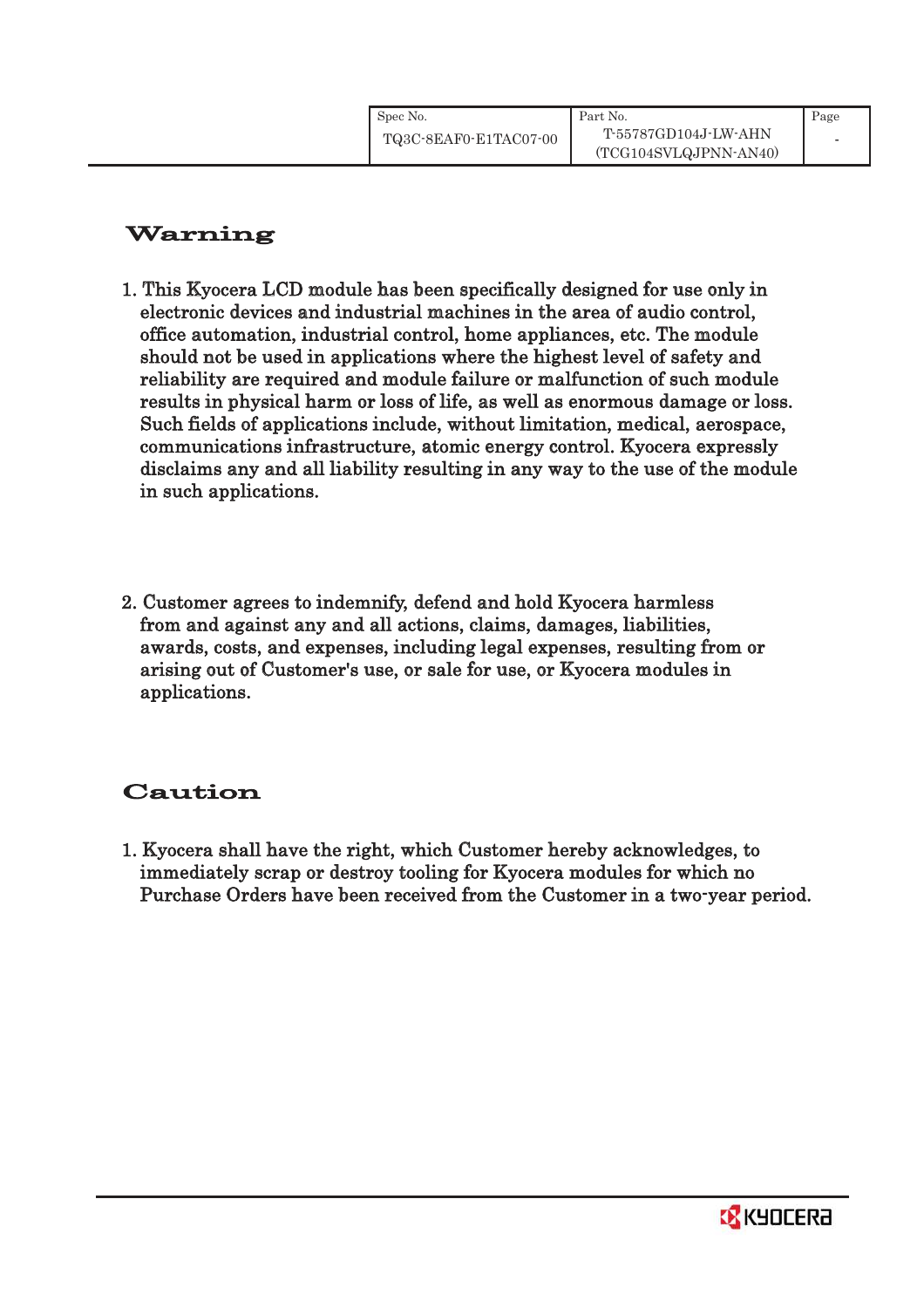|                  |                      |            | Spec No.<br>${\bf TQ3C\text{-}8EAF0\text{-}E1TACO7\text{-}00}$ |                                 |          | Part No.                             | T-55787GD104J-LW-AHN<br>$(\mathrm{TCG104SVLQJPNN\text{-}AN40})$ |          | Page |
|------------------|----------------------|------------|----------------------------------------------------------------|---------------------------------|----------|--------------------------------------|-----------------------------------------------------------------|----------|------|
|                  |                      |            |                                                                | Revision record                 |          |                                      |                                                                 |          |      |
|                  |                      |            |                                                                | Designed by : Engineering dept. |          |                                      | Confirmed by : QA dept.                                         |          |      |
|                  | $\rm{\textbf{Date}}$ | Prepared   |                                                                | Checked                         | Approved |                                      | Checked                                                         | Approved |      |
|                  |                      |            |                                                                |                                 |          |                                      |                                                                 |          |      |
|                  |                      |            |                                                                |                                 |          |                                      |                                                                 |          |      |
| ${\rm Rev. No.}$ | $\rm{\textbf{Date}}$ | $\rm Page$ |                                                                |                                 |          | $\label{eq:2} \textbf{Descriptions}$ |                                                                 |          |      |
|                  |                      |            |                                                                |                                 |          |                                      |                                                                 |          |      |
|                  |                      |            |                                                                |                                 |          |                                      |                                                                 |          |      |
|                  |                      |            |                                                                |                                 |          |                                      |                                                                 |          |      |
|                  |                      |            |                                                                |                                 |          |                                      |                                                                 |          |      |
|                  |                      |            |                                                                |                                 |          |                                      |                                                                 |          |      |
|                  |                      |            |                                                                |                                 |          |                                      |                                                                 |          |      |
|                  |                      |            |                                                                |                                 |          |                                      |                                                                 |          |      |
|                  |                      |            |                                                                |                                 |          |                                      |                                                                 |          |      |
|                  |                      |            |                                                                |                                 |          |                                      |                                                                 |          |      |
|                  |                      |            |                                                                |                                 |          |                                      |                                                                 |          |      |
|                  |                      |            |                                                                |                                 |          |                                      |                                                                 |          |      |
|                  |                      |            |                                                                |                                 |          |                                      |                                                                 |          |      |
|                  |                      |            |                                                                |                                 |          |                                      |                                                                 |          |      |
|                  |                      |            |                                                                |                                 |          |                                      |                                                                 |          |      |
|                  |                      |            |                                                                |                                 |          |                                      |                                                                 |          |      |
|                  |                      |            |                                                                |                                 |          |                                      |                                                                 |          |      |
|                  |                      |            |                                                                |                                 |          |                                      |                                                                 |          |      |
|                  |                      |            |                                                                |                                 |          |                                      |                                                                 |          |      |
|                  |                      |            |                                                                |                                 |          |                                      |                                                                 |          |      |
|                  |                      |            |                                                                |                                 |          |                                      |                                                                 |          |      |
|                  |                      |            |                                                                |                                 |          |                                      |                                                                 |          |      |
|                  |                      |            |                                                                |                                 |          |                                      |                                                                 |          |      |
|                  |                      |            |                                                                |                                 |          |                                      |                                                                 |          |      |
|                  |                      |            |                                                                |                                 |          |                                      |                                                                 |          |      |
|                  |                      |            |                                                                |                                 |          |                                      |                                                                 |          |      |
|                  |                      |            |                                                                |                                 |          |                                      |                                                                 |          |      |
|                  |                      |            |                                                                |                                 |          |                                      |                                                                 |          |      |
|                  |                      |            |                                                                |                                 |          |                                      |                                                                 |          |      |
|                  |                      |            |                                                                |                                 |          |                                      |                                                                 |          |      |
|                  |                      |            |                                                                |                                 |          |                                      |                                                                 |          |      |
|                  |                      |            |                                                                |                                 |          |                                      |                                                                 |          |      |
|                  |                      |            |                                                                |                                 |          |                                      |                                                                 |          |      |
|                  |                      |            |                                                                |                                 |          |                                      |                                                                 |          |      |
|                  |                      |            |                                                                |                                 |          |                                      |                                                                 |          |      |
|                  |                      |            |                                                                |                                 |          |                                      |                                                                 |          |      |
|                  |                      |            |                                                                |                                 |          |                                      |                                                                 |          |      |
|                  |                      |            |                                                                |                                 |          |                                      |                                                                 |          |      |

**B** KYOCERA

Page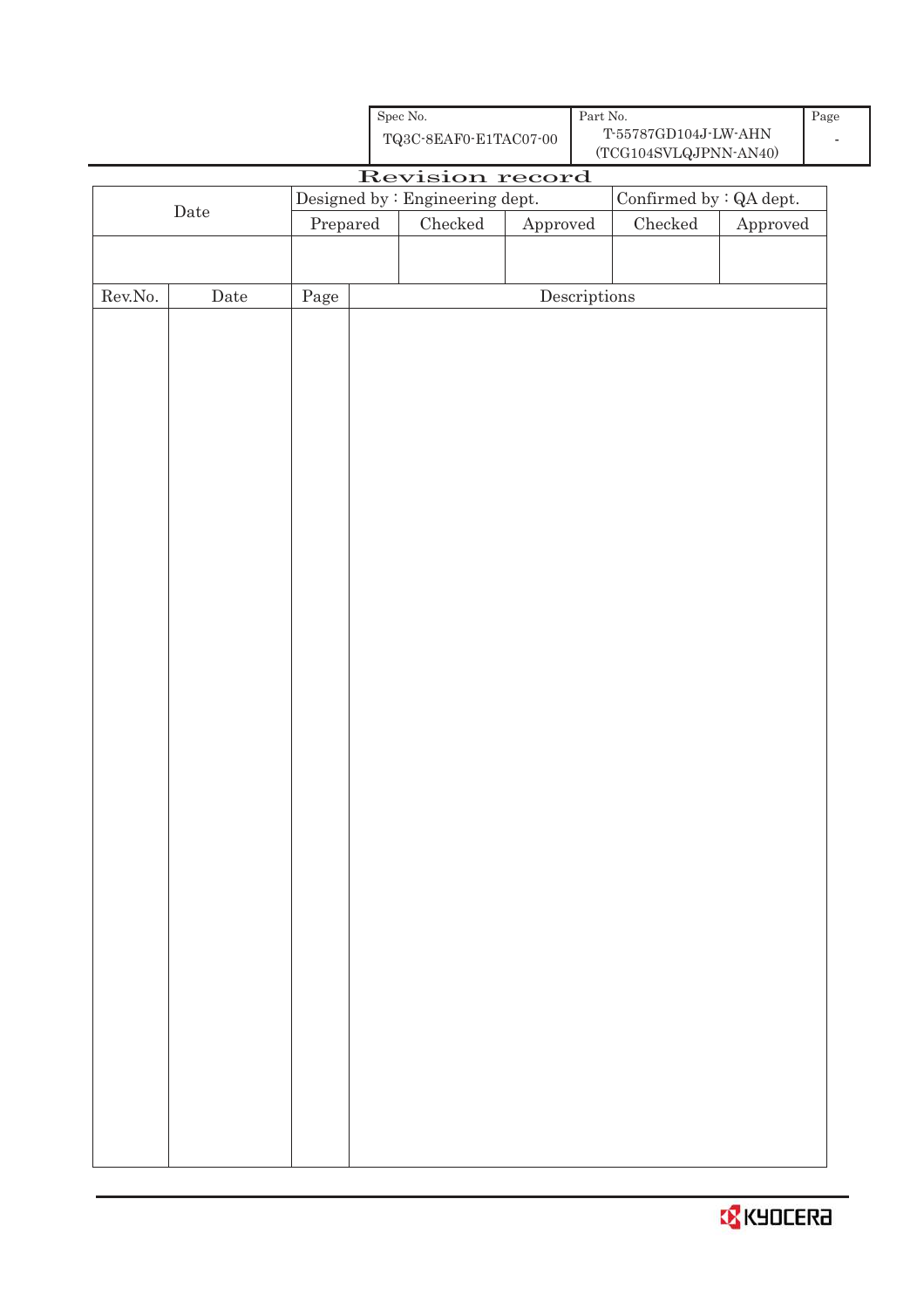### 1. Application

This document defines the specification of T-55787GD104J-LW-AHN. (TCG104SVLQJPNN-AN40) (RoHS Compliant)

## 2. Construction and outline

| LCD                | : Transmissive color dot matrix type TFT                     |
|--------------------|--------------------------------------------------------------|
| Backlight system   | : LED                                                        |
| Polarizer          | : Anti-Glare treatment                                       |
| Interface          | : LVDS                                                       |
| Additional circuit | : Timing controller, Power supply $(3.3V)$ input)            |
|                    | : with Constant current circuit for LED Backlight(12V input) |

### 3. Mechanical specifications

| <b>Item</b>                        | Specification                                              | Unit |
|------------------------------------|------------------------------------------------------------|------|
| Outline dimensions<br><sup>1</sup> | $230(W)$ x $180.2(H)$ x $10.5(D)$                          | mm   |
| Active area                        | $211.2(W) \times 158.4(H)$<br>(26.4cm/10.4 inch(Diagonal)) | mm   |
| Dot format                         | $800 \times (R, G, B)(W) \times 600(H)$                    | dot  |
| Dot pitch                          | $0.088(W)\times0.264(H)$                                   | mm   |
| 2)<br>Base color                   | Normally Black                                             |      |
| Mass                               | 475                                                        | g    |

1) Projection not included. Please refer to outline for details.

2) Due to the characteristics of the LCD material, the color varies with environmental temperature.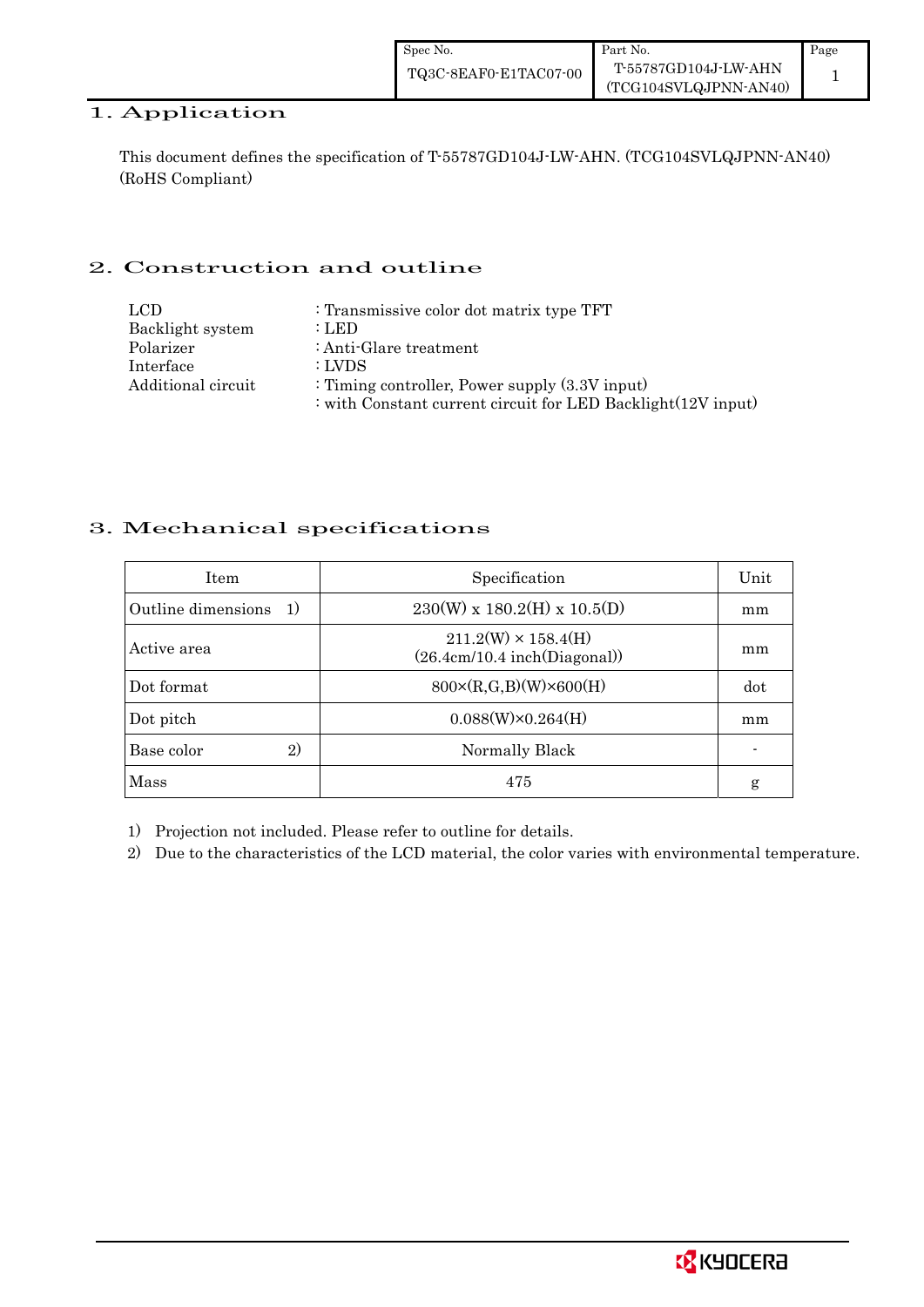| Spec No.              | Part No.                                      | Page |
|-----------------------|-----------------------------------------------|------|
| TQ3C-8EAF0-E1TAC07-00 | T-55787GD104J-LW-AHN<br>(TCG104SVLQJPNN-AN40) |      |

#### 4. Absolute maximum ratings

|  | 4-1. Electrical absolute maximum ratings |  |
|--|------------------------------------------|--|
|  |                                          |  |

|                          | Item                           | Symbol       | Min.   | Max.         | Unit |
|--------------------------|--------------------------------|--------------|--------|--------------|------|
| Supply voltage $(+3.3V)$ |                                | $\rm V_{DD}$ | $-0.3$ | 4.0          |      |
| Supply voltage $(+12V)$  |                                | $V_{IN}$     | $-0.3$ | 14.0         |      |
| Input signal<br>voltage  | 1) 2)<br>RxINi+, RxINi-        | $\rm V_{I1}$ | $-0.3$ | 2.8          |      |
|                          | $\mathbf{2}$<br>CK IN+, CK IN- | $\rm V_{I2}$ | $-0.3$ | 2.8          |      |
|                          | <b>SELLVDS</b>                 | $\rm V_{I3}$ | $-0.3$ | $V_{DD}+0.5$ |      |
|                          | <b>BLBRT, BLEN</b>             | $\rm V_{I4}$ | $-0.3$ | $\rm V_{IN}$ |      |

1) i=0,1,2,3

2) V<sub>DD</sub> must be supplied correctly within the range described in  $5$ -1.

4-2. Environmental absolute maximum ratings

| Item                            | Symbol            | Min.                    | Max.       | Unit |             |
|---------------------------------|-------------------|-------------------------|------------|------|-------------|
| Operating temperature (Ambient) | 1)                | Top(Ambient)            | $-30$      | 80   | $\circ$ C   |
| Operating temperature (Panel)   | 2)                | Top(Panel)              | $-30$      | 80   | $\circ$ C   |
| Storage temperature             | 3)                | T <sub>STO</sub>        | $-30$      | 80   | $^{\circ}C$ |
| Operating humidity              | $\left( 4\right)$ | $H_{OP}$                | 10         | 5)   | %RH         |
| Storage humidity                | 4)                | <b>H</b> <sub>sto</sub> | 10         | 5)   | %RH         |
| Vibration                       |                   |                         | $\epsilon$ | 6)   |             |
| Shock                           |                   |                         | 7)         | 7)   |             |

1) Operating temperature means a temperature which operation shall be guaranteed. Since display performance is evaluated at 25°C, another temperature range should be confirmed.

2) Panel surface temperature (all the surface)

3) Temp. =  $-30^{\circ}$ C $<$ 48h, Temp. =  $80^{\circ}$ C $<$ 168h

 Store LCD at normal temperature/humidity. Keep them free from vibration and shock. An LCD that is kept at a low or a high temperature for a long time can be defective due to other conditions, even if the low or high temperature satisfies the standard. (Please refer to "Precautions for Use" for details.)

- 4) Non-condensing
- 5) Temp. $\leq 40^{\circ}$ C, 85%RH Max. Temp. >40°C, Absolute humidity shall be less than 85%RH at 40°C.
- 6)

| Frequency       | $10\sim$ 55 Hz    | Acceleration value         |
|-----------------|-------------------|----------------------------|
| Vibration width | $0.15$ mm         | $(0.3{\sim}9~{\rm m/s^2})$ |
| Interval        | $10 - 55 - 10$ Hz | 1 minutes                  |
|                 |                   |                            |

 2 hours in each direction X, Y, Z (6 hours total) EIAJ ED-2531

7) Acceleration: 490 m/s2, Pulse width: 11 ms 3 times in each direction:  $\pm X$ ,  $\pm Y$ ,  $\pm Z$ EIAJ ED-2531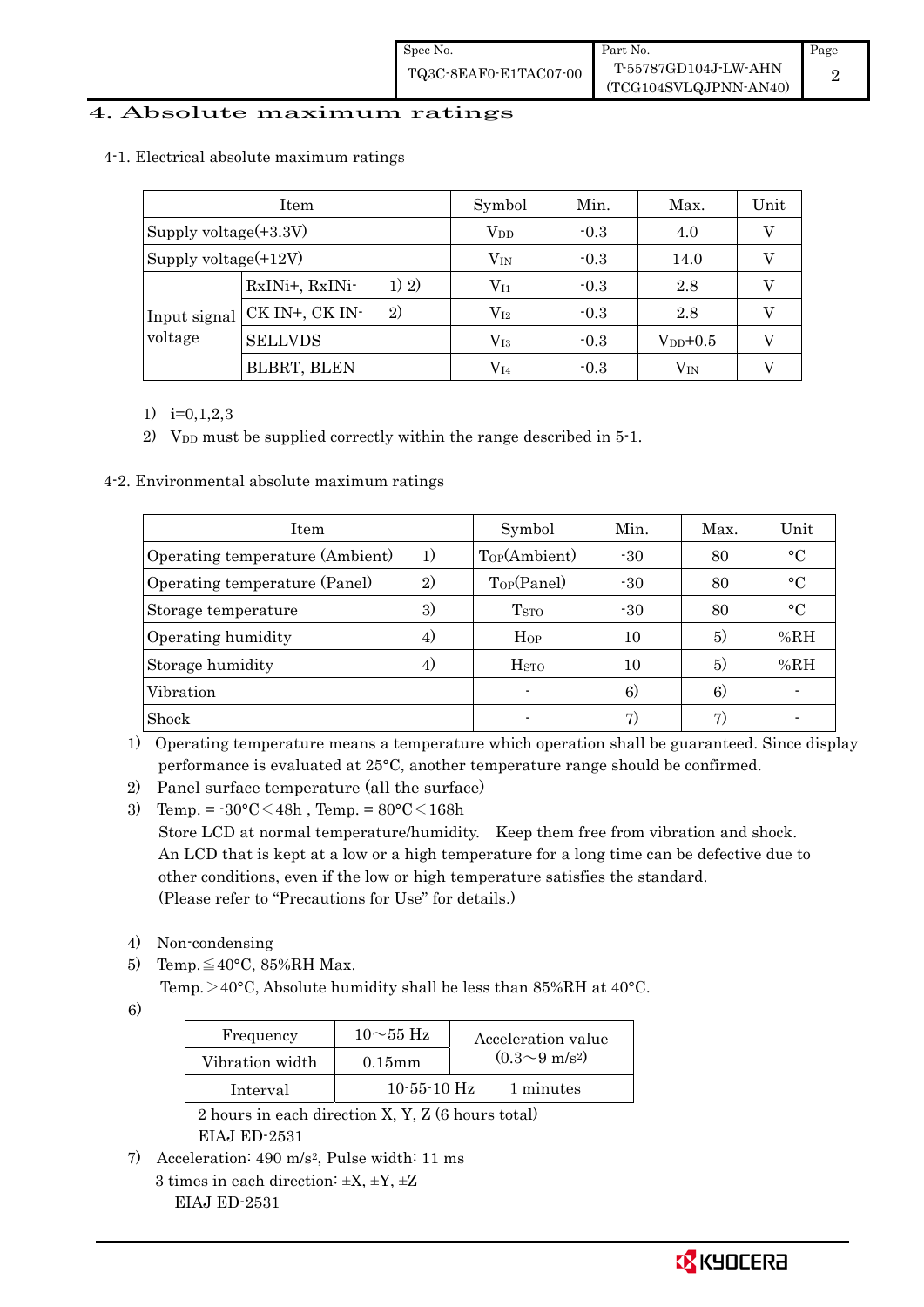| Spec No.              | Part No.                                      | Page |
|-----------------------|-----------------------------------------------|------|
| TQ3C-8EAF0-E1TAC07-00 | T-55787GD104J-LW-AHN<br>(TCG104SVLQJPNN-AN40) |      |

## 5. Electrical characteristics

#### 5-1. LCD

| Temp. = $-30 \sim 80$ °C            |       |                                  |                          |                          |                            |                          |              |
|-------------------------------------|-------|----------------------------------|--------------------------|--------------------------|----------------------------|--------------------------|--------------|
| Item                                |       | Symbol                           | Condition                | Min.                     | Typ.                       | Max.                     | Unit         |
| Supply voltage                      | 1)    | $V_{DD}$                         |                          | 3.0                      | $\!.3$                     | 3.6                      | $\rm V$      |
| Current consumption                 |       | $\mathop{\mathrm{Ind}}\nolimits$ | 2)                       | $\overline{\phantom{a}}$ | 250                        | 300                      | mA           |
| Permissive input ripple voltage     |       | $V_{RP}$                         | $V_{DD} = 3.3V$          | $\overline{\phantom{a}}$ | $\overline{\phantom{a}}$   | 100                      | $mVp-p$      |
|                                     |       | $V_{IL}$                         | "Low" level              | $\mathbf{0}$             | $\overline{\phantom{a}}$   | 0.8                      | V            |
| Input signal voltage                | 3)    | V <sub>IH</sub>                  | "High" level             | $2.0\,$                  | $\blacksquare$             | $V_{DD}$                 | $\rm V$      |
|                                     |       | $_{\rm IoL}$                     | $V_{I3}=0V$              | $-10$                    | $\overline{a}$             | 10                       | $\mu$ A      |
| Input leak current                  | 3)    | $I_{OH}$                         | $V_{I3} = 3.3V$          | $\overline{\phantom{a}}$ | $\blacksquare$             | 400                      | $\mu$ A      |
| LVDS Input voltage                  | 4)    | $V_{L}$                          |                          | $\Omega$                 | $\overline{\phantom{a}}$   | 1.9                      | $\rm V$      |
| Differential input voltage          | 4)    | $V_{ID}$                         |                          | 250                      | 350                        | 450                      | mV           |
| Differential input                  | 4) 5) | $\rm V_{TL}$                     | "Low" level              | $V_{CM}$ -100            | $\blacksquare$             | $\blacksquare$           | mV           |
| threshold voltage                   |       | VTH                              | "High" level             | $\overline{\phantom{a}}$ | $\overline{\phantom{a}}$   | $V_{CM}$ +100            | mV           |
| Terminator                          |       | $R_1$                            |                          | $\overline{\phantom{a}}$ | 100                        | $\blacksquare$           | $\Omega$     |
|                                     |       | t1                               |                          | 0.1                      | $\blacksquare$             | 10                       | ms           |
|                                     |       | t2                               |                          | $\boldsymbol{0}$         | $\overline{\phantom{a}}$   | $\blacksquare$           | ms           |
|                                     |       | $\ensuremath{\mathrm{t3}}$       | $\blacksquare$           | $\boldsymbol{0}$         | $\overline{\phantom{a}}$   | $\overline{\phantom{a}}$ | ms           |
| V <sub>DD</sub> -turn-on conditions | 1)    | t4                               |                          | 1.0                      | $\blacksquare$             | $\overline{\phantom{a}}$ | $\mathbf{s}$ |
|                                     |       | t5                               | $\overline{\phantom{a}}$ | 200                      | $\overline{\phantom{a}}$ . | $\overline{\phantom{a}}$ | ms           |
|                                     |       | $\ensuremath{\mathsf{t}} 6$      |                          | 200                      |                            |                          | ms           |

1) V<sub>DD</sub>-turn-on conditions

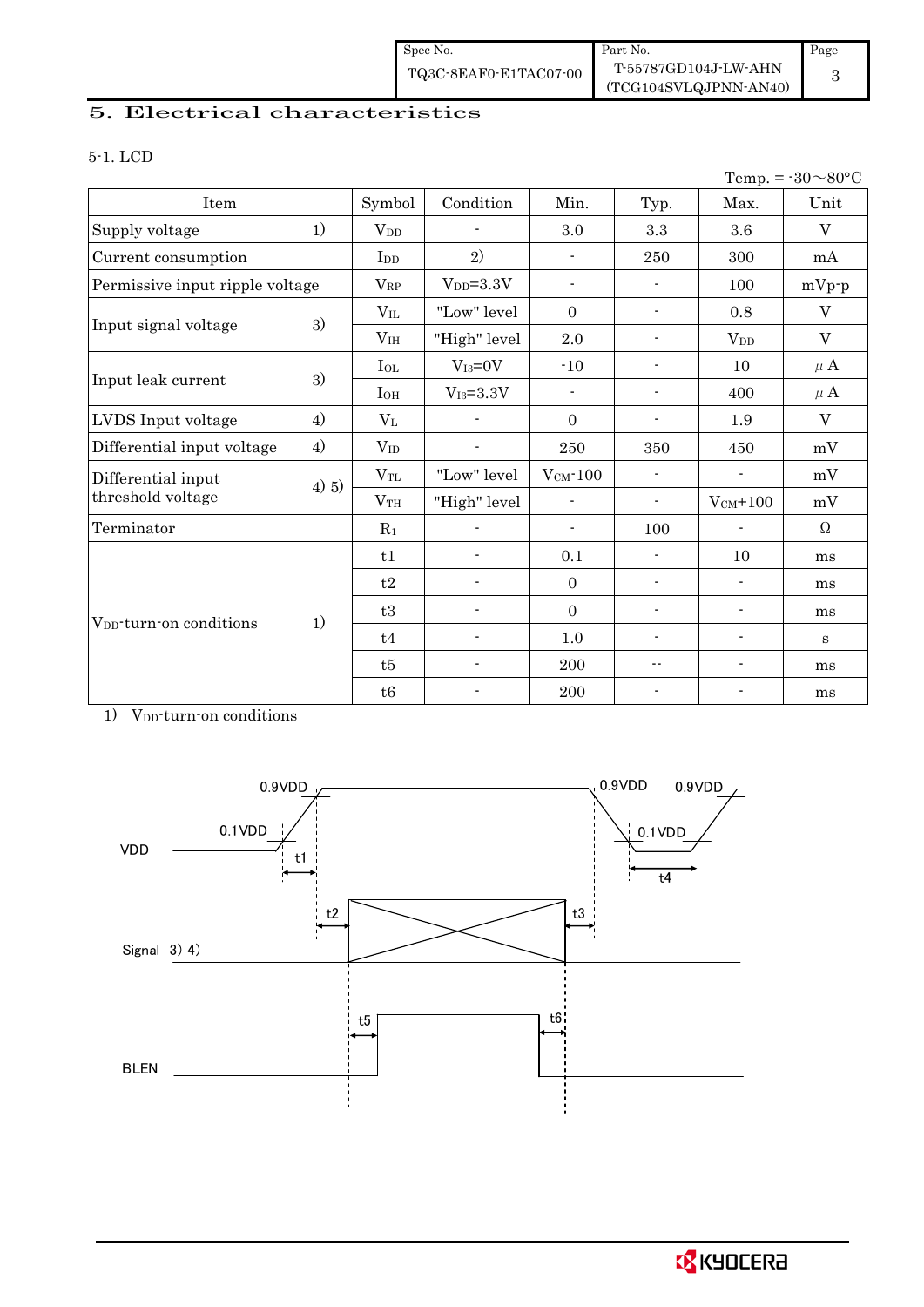| Spec No.              | Part No.                                      | Page |
|-----------------------|-----------------------------------------------|------|
| TQ3C-8EAF0-E1TAC07-00 | T-55787GD104J-LW-AHN<br>(TCG104SVLQJPNN-AN40) |      |

#### 2) Display pattern:

| $V_{DD} = 3.3V$ , Temp. = $25^{\circ}$ C                                                                                                                                              |
|---------------------------------------------------------------------------------------------------------------------------------------------------------------------------------------|
| $\cdots$ $\cdots$ $_{2398\ 2399\ 2400} (dot)$<br>$\begin{array}{cccccccccccccc} \bullet & \bullet & \bullet & \bullet & \bullet & \bullet \end{array}$<br>$\mathbf{1}$<br>$2 \quad 3$ |
|                                                                                                                                                                                       |
|                                                                                                                                                                                       |
|                                                                                                                                                                                       |
|                                                                                                                                                                                       |
|                                                                                                                                                                                       |
|                                                                                                                                                                                       |
|                                                                                                                                                                                       |
|                                                                                                                                                                                       |
|                                                                                                                                                                                       |
|                                                                                                                                                                                       |

- 3) Input signal : SELLVDS
- 4) Input signal : RxIN3+, RxIN3-, RxIN2+, RxIN2-, RxIN1+, RxIN1-, RxIN0+, RxIN0- CK IN+, CK IN-



5)  $V_{CM}$ : LVDS Common mode voltage (V $_{CM}$ =1.25V)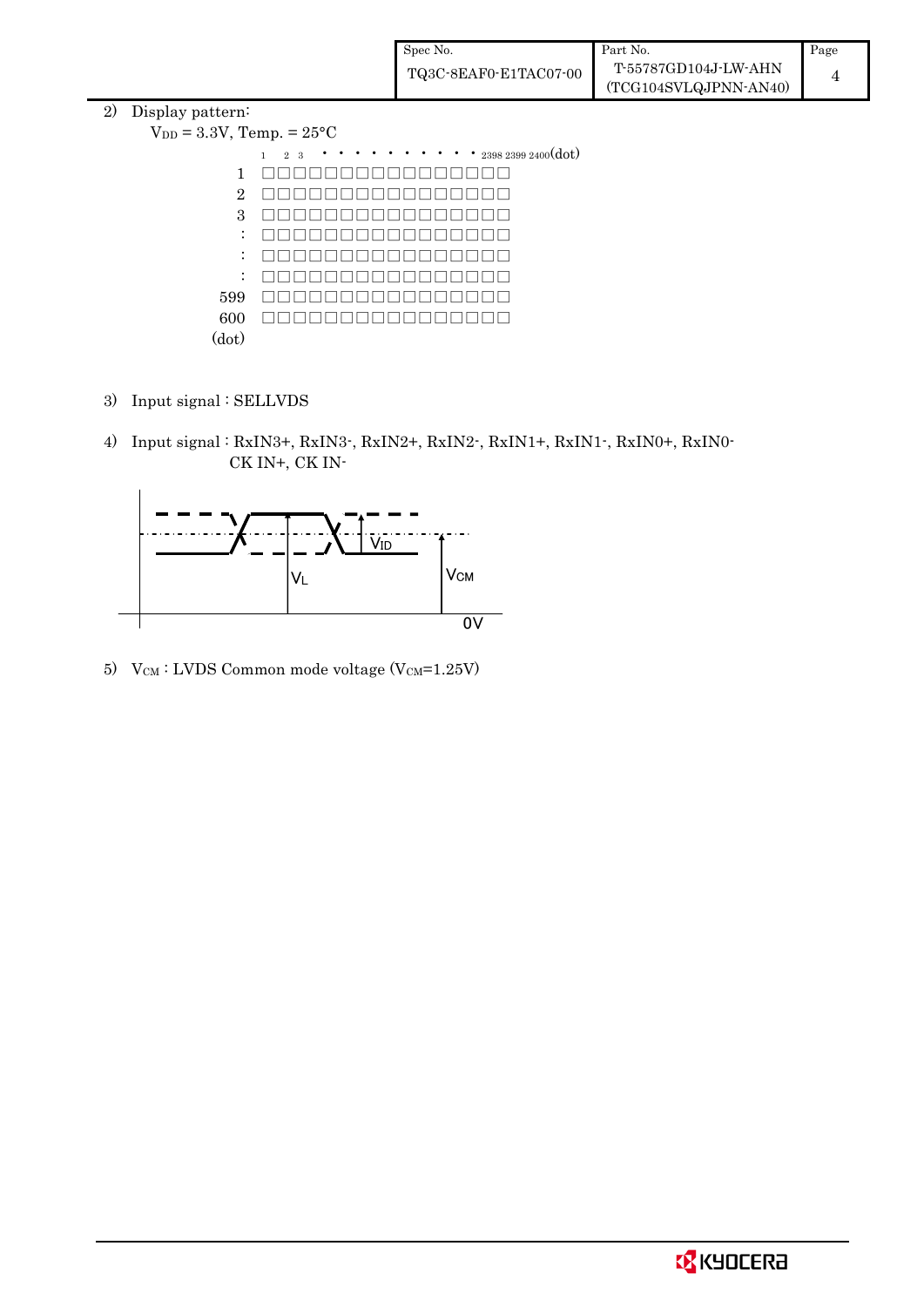| Spec No.              | Part No.                                      | Page |
|-----------------------|-----------------------------------------------|------|
| TQ3C-8EAF0-E1TAC07-00 | T-55787GD104J-LW-AHN<br>(TCG104SVLQJPNN-AN40) |      |

# 5-2. Constant current circuit for LED Backlight

| Temp. = $-30 \sim 80$ °C          |                     |                                  |                |                          |          |                |
|-----------------------------------|---------------------|----------------------------------|----------------|--------------------------|----------|----------------|
| Item                              | Symbol              | Condition                        | Min.           | Typ.                     | Max.     | Unit           |
| 1)<br>Supply voltage              | $V_{\rm IN}$        |                                  | 10.8           | 12.0                     | 13.2     | V              |
| Current consumption               | $I_{IN}$            | 2)                               |                | (570)                    | (740)    | mA             |
| Permissive input ripple voltage   | $V_{RP\_BL}$        | $V_{IN} = 12.0V$                 | $\blacksquare$ |                          | 100      | $mVp-p$        |
|                                   | $V_{\rm IL\_BLBRT}$ | "Low" level                      | $\Omega$       | $\overline{a}$           | 0.8      | V              |
| <b>BLBRT</b> Input signal voltage | VIH_BLBRT           | "High" level                     | 2.3            |                          | $V_{IN}$ | V              |
| BLBRT Input pull-down resistance  | RIN_BLBRT           |                                  | (50)           | (150)                    | (250)    | $k\Omega$      |
|                                   | $V_{\rm IL\_BLEN}$  | "Low" level                      | $\Omega$       |                          | 0.8      | $\overline{V}$ |
| <b>BLEN</b> Input signal voltage  | $V_{\rm IH\_BLEN}$  | "High" level                     | 2.3            | $\overline{a}$           | $V_{IN}$ | V              |
| BLEN Input pull-down resistance   | RIN_BLEN            |                                  | (50)           | (150)                    | (250)    | $k\Omega$      |
| 3)<br><b>PWM</b> Frequency        | f <sub>PWM</sub>    |                                  | 200            |                          | 10k      | Hz             |
|                                   |                     | $f_{\text{PWM}} = 200 \text{Hz}$ | 1              | $\overline{\phantom{a}}$ | 100      | $\%$           |
| 3)<br>P WM Duty ratio             | $D_{\rm PWM}$       | $f_{\rm PWM} = 2kHz$             | 10             |                          | 100      | $\%$           |
|                                   |                     | $f_{\text{PWM}} = 10kHz$         | 50             | $\overline{a}$           | 100      | $\%$           |
| (4), 5)<br>Operating life time    | T                   | Temp.= $25^{\circ}$ C            | $\blacksquare$ | (70,000)                 |          | h              |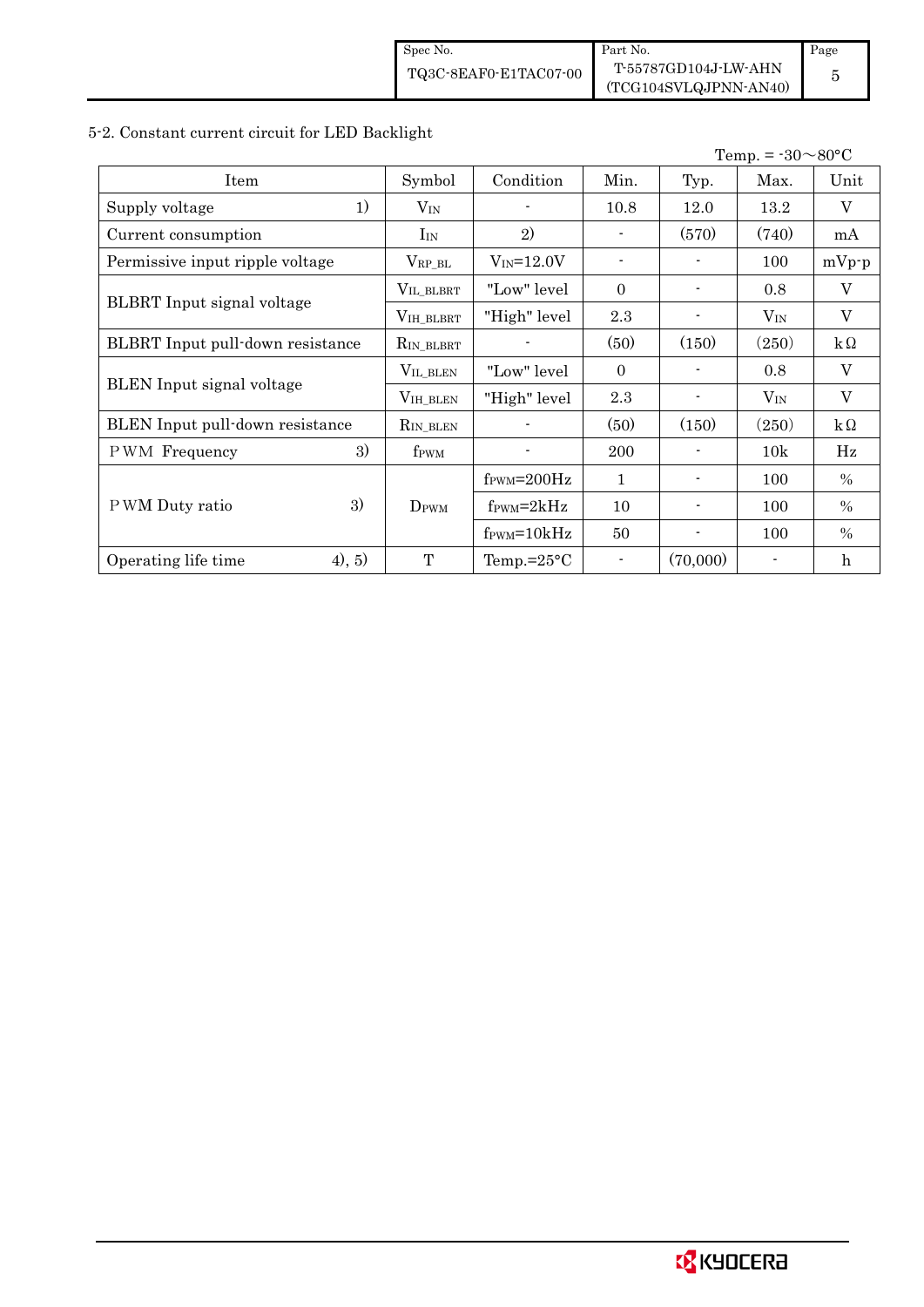1) V<sub>IN</sub>-turn-on conditions



- 2)  $V_{IN} = 12V$ , Temp. =  $25^{\circ}$ C, DPWM = 100%
- 3) PWM Timing Diagram



ton, torr  $\geq 50 \mu$  s.

In case of lower frequency, the deterioration of the display quality, flicker etc., may occur.

- 4) When brightness decrease 50% of minimum brightness. The average life of a LED will decrease when the LCD is operating at higher temperatures.
- 5) Life time is estimated data.(Condition : IF=100mA, Ta=25℃ in chamber).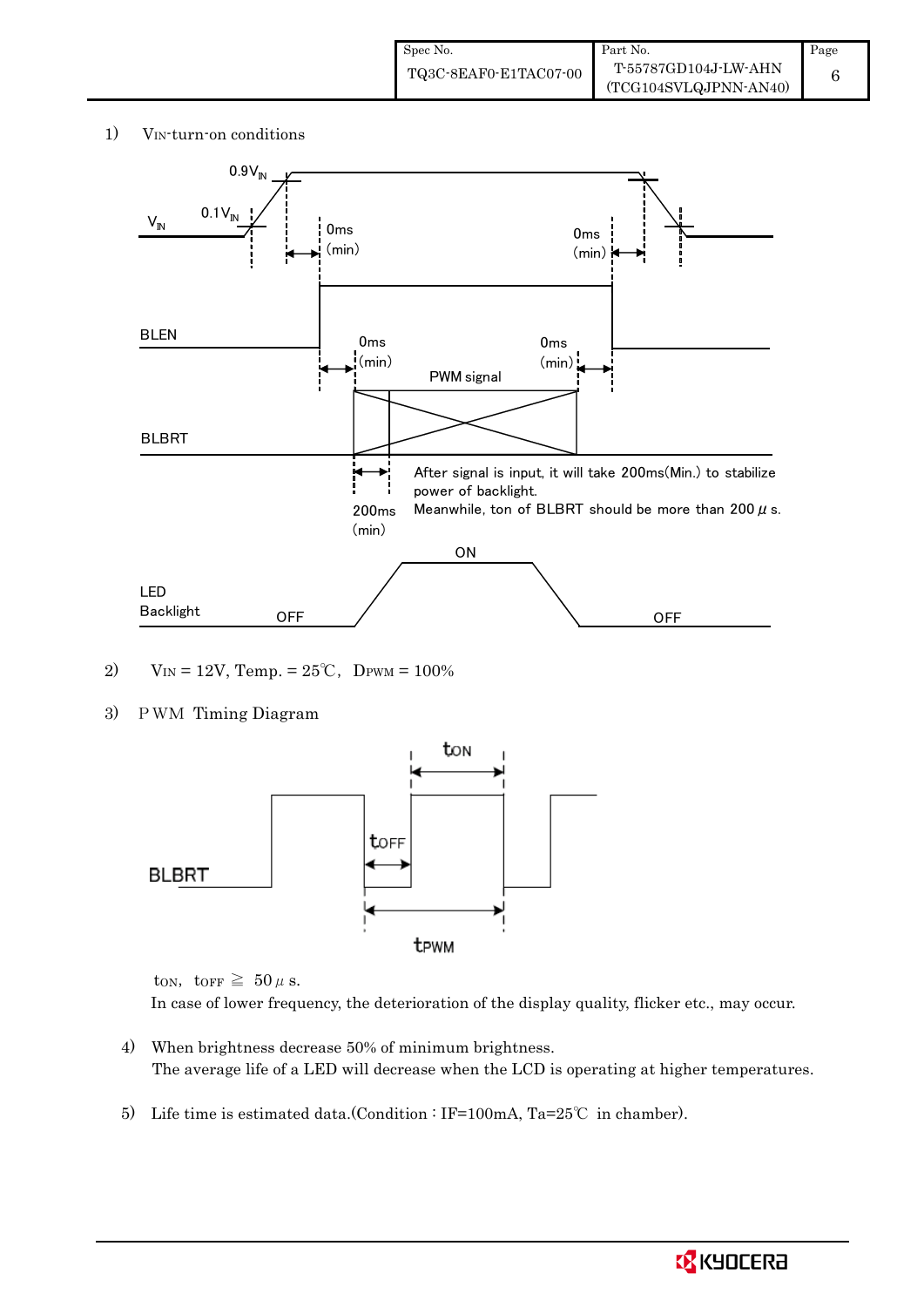| Spec No.              | Part No.              | Page |
|-----------------------|-----------------------|------|
| TQ3C-8EAF0-E1TAC07-00 | T-55787GD104J-LW-AHN  |      |
|                       | (TCG104SVLQJPNN-AN40) |      |

## 6. Optical characteristics

| Measuring spot = $\phi$ 6.0mm, Temp. = 25°C |  |
|---------------------------------------------|--|
|---------------------------------------------|--|

| Item                |       | Symbol         | Condition                   | Min.                     | Typ.  | Max.  | Unit                     |  |
|---------------------|-------|----------------|-----------------------------|--------------------------|-------|-------|--------------------------|--|
|                     | Rise  | $\tau_r$       | $\theta = \phi = 0^{\circ}$ | $\overline{\phantom{a}}$ | 18    |       | ms                       |  |
| Response time       | Down  | $\tau$ d       | $\theta = \phi = 0^{\circ}$ | $\overline{a}$           | 12    |       | ms                       |  |
|                     |       | $\theta$ upper |                             | $\overline{\phantom{0}}$ | 85    |       |                          |  |
|                     |       | $\theta$ LOWER |                             |                          | 85    |       | deg.                     |  |
| Viewing angle range |       | $\phi$ LEFT    | $CR \ge 10$                 | $\overline{\phantom{a}}$ | 85    |       |                          |  |
|                     |       | $\phi$ right   |                             | $\overline{\phantom{a}}$ | 85    |       | deg.                     |  |
| Contrast ratio      |       | CR             | $\theta = \phi = 0^{\circ}$ | 500                      | 750   |       | $\overline{\phantom{0}}$ |  |
| <b>Brightness</b>   |       | L              | IF=70mA/Line                |                          | 1200  |       | cd/m <sup>2</sup>        |  |
|                     | Green | $\mathbf y$    |                             | 0.550                    | 0.600 | 0.650 |                          |  |
|                     |       | $\mathbf X$    | $\theta = \phi = 0^{\circ}$ | 0.300                    | 0.350 | 0.400 |                          |  |
|                     | Green | $\mathbf y$    | $\theta = \phi = 0^{\circ}$ | 0.285                    | 0.335 | 0.385 |                          |  |
| Chromaticity        | Blue  | $\mathbf X$    |                             | 0.520                    | 0.570 | 0.620 | $\overline{\phantom{a}}$ |  |
| coordinates         | Blue  | У              |                             | 0.100                    | 0.150 | 0.200 |                          |  |
|                     | White | $\mathbf X$    | $\theta = \phi = 0^{\circ}$ | 0.070                    | 0.120 | 0.170 |                          |  |
|                     |       | X              | $\theta = \phi = 0^{\circ}$ | 0.270                    | 0.320 | 0.370 |                          |  |
|                     | White | $\mathbf y$    |                             | 0.295                    | 0.345 | 0.395 |                          |  |

6-1. Definition of contrast ratio

 $CR(Contrast ratio) =$  Brightness with all pixels "White" Brightness with all pixels "Black"

## 6-2. Definition of response time

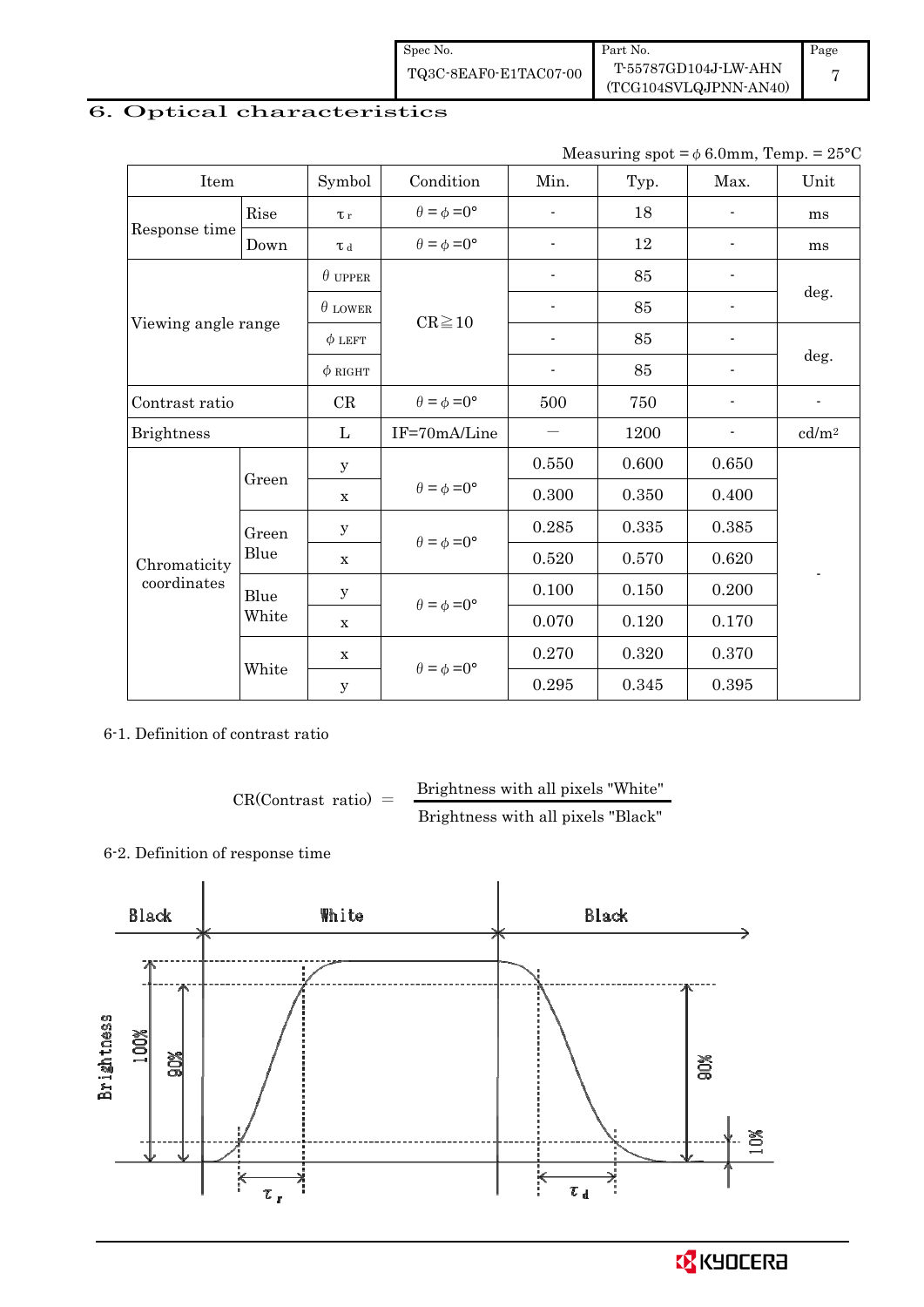| Spec No.              | Part No.                                      | Page |
|-----------------------|-----------------------------------------------|------|
| TQ3C-8EAF0-E1TAC07-00 | T-55787GD104J-LW-AHN<br>(TCG104SVLQJPNN-AN40) |      |





6-4. Brightness measuring points



- 1) Rating is defined as the white brightness at center of display screen(3).
- 2) 5 minutes after LED is turned on. (Ambient Temp.=25℃)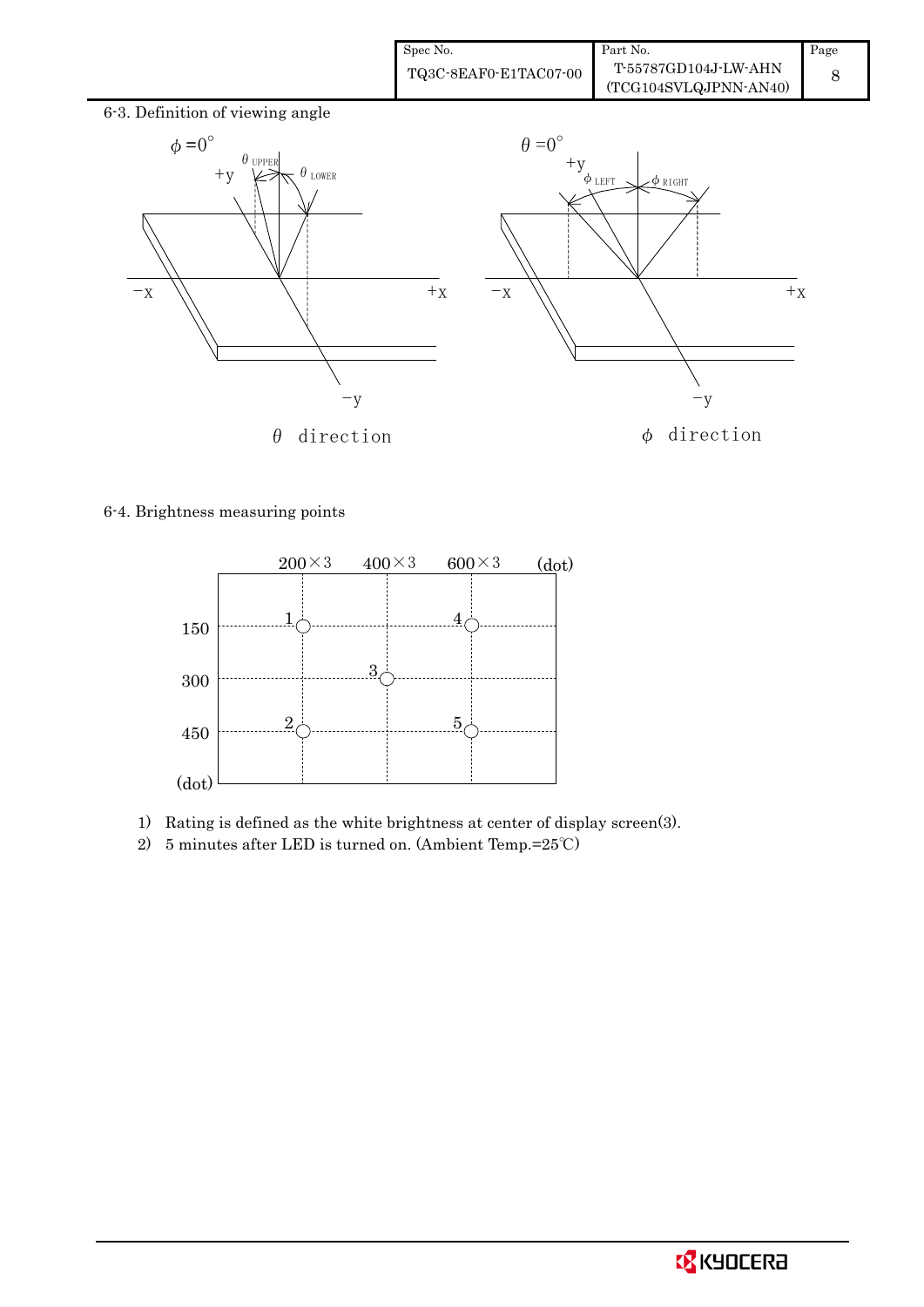# 7. Interface signals

## 7-1. Interface signals

| No.              | Symbol                 | Description                           | <b>Note</b> |
|------------------|------------------------|---------------------------------------|-------------|
| 1                | <b>GND</b>             | <b>GND</b>                            |             |
| $\overline{2}$   | <b>SELLVDS</b>         | Mode select signal(LVDS Data mapping) |             |
| 3                | <b>GND</b>             | <b>GND</b>                            |             |
| $\overline{4}$   | <b>GND</b>             | <b>GND</b>                            |             |
| $\overline{5}$   | RxIN3+                 | LVDS receiver signal $CH3(+)$         | <b>LVDS</b> |
| $\overline{6}$   | RxIN3-                 | LVDS receiver signal $CH3(\cdot)$     | <b>LVDS</b> |
| $\overline{7}$   | <b>GND</b>             | <b>GND</b>                            |             |
| 8                | CK IN+                 | LVDS receiver signal $CK(+)$          | <b>LVDS</b> |
| $\boldsymbol{9}$ | CK IN-                 | LVDS receiver signal $CK(\cdot)$      | <b>LVDS</b> |
| 10               | <b>GND</b>             | <b>GND</b>                            |             |
| 11               | RxIN2+                 | LVDS receiver signal $CH2(+)$         | <b>LVDS</b> |
| 12               | RxIN2-                 | LVDS receiver signal $CH2(\cdot)$     | <b>LVDS</b> |
| 13               | <b>GND</b>             | <b>GND</b>                            |             |
| 14               | $RxIN1+$               | LVDS receiver signal $CH1(+)$         | <b>LVDS</b> |
| 15               | RxIN1-                 | LVDS receiver signal $CH1(\cdot)$     | <b>LVDS</b> |
| 16               | <b>GND</b>             | <b>GND</b>                            |             |
| 17               | RxIN0+                 | LVDS receiver signal $CHO(+)$         | <b>LVDS</b> |
| 18               | RxIN0-                 | LVDS receiver signal $CHO(·)$         | <b>LVDS</b> |
| 19               | <b>GND</b>             | <b>GND</b>                            |             |
| 20               | <b>GND</b>             | <b>GND</b>                            |             |
| 21               | $V_{DD}$               | +3.3V power supply                    |             |
| 22               | <b>V</b> <sub>DD</sub> | +3.3V power supply                    |             |
| 23               | <b>GND</b>             | <b>GND</b>                            |             |
| 24               | <b>BLBRT</b>           | PWM signal(Brightness adjustment)     |             |
| 25               | <b>BLEN</b>            | ON/OFF terminal voltage               |             |
| 26               | <b>GND</b>             | <b>GND</b>                            |             |
| 27               | $V_{\rm IN}$           | $+12V$ power supply                   |             |
| 28               | $V_{IN}$               | $+12V$ power supply                   |             |
| 29               | $V_{IN}$               | $+12V$ power supply                   |             |
| 30               | <b>GND</b>             | <b>GND</b>                            |             |

| LCD connector      | $:$ FI-X30SSLA-HF         | (JAE) |
|--------------------|---------------------------|-------|
| Matching connector | $\pm$ FI-X30HL            | (JAE) |
|                    | $\pm$ FI-X30HL-T          | (JAE) |
|                    | $:$ FI-X30C2L-NPB         | (JAE) |
|                    | $:$ FI-X30C2L-T-NPB (JAE) |       |
|                    |                           |       |

| LVDS receiver             | Embedded in ASIC                              |
|---------------------------|-----------------------------------------------|
| Matching LVDS transmitter | THC63LVDM83R(THine Electronics) or compatible |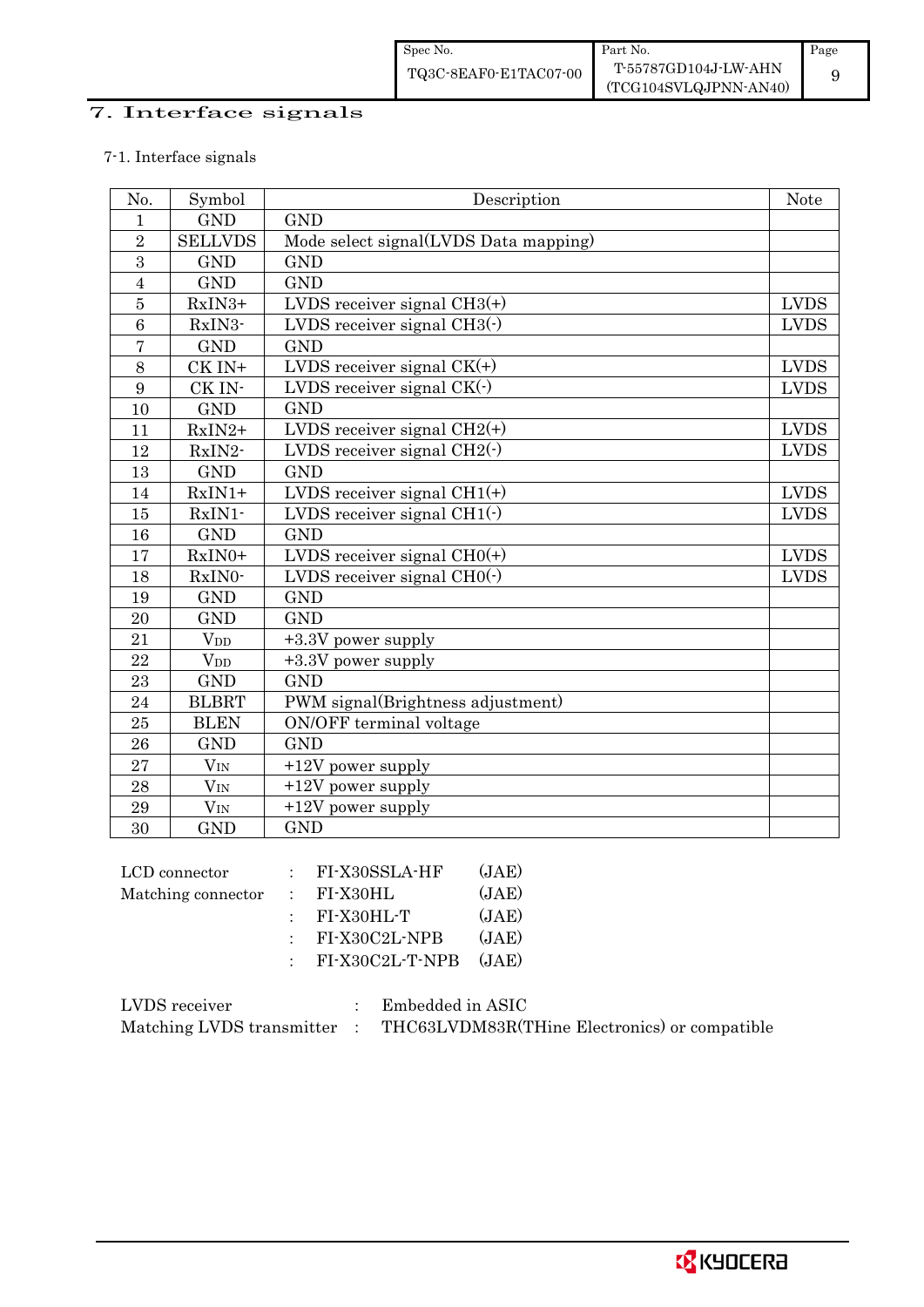| Spec No.              | Part No.              | Page |
|-----------------------|-----------------------|------|
| TQ3C-8EAF0-E1TAC07-00 | T-55787GD104J-LW-AHN  |      |
|                       | (TCG104SVLQJPNN-AN40) |      |

7-2. Data mapping(6bit RGB input)

## 1) Location of SELLVDS (THC63LVDM83R(THine Electronics) or compatible)

|                | Transmitter             | 2Pin SELLVDS                      |                |  |
|----------------|-------------------------|-----------------------------------|----------------|--|
| Pin No.        | Data                    | $= H(3.3V)$<br>$= L(GND)$ or OPEN |                |  |
| 51             | TA0                     |                                   | RO(LSB)        |  |
| 52             | TA1                     |                                   | R1             |  |
| 54             | TA <sub>2</sub>         |                                   | $\mathbf{R}2$  |  |
| 55             | TA <sub>3</sub>         |                                   | R3             |  |
| 56             | TA4                     |                                   | R4             |  |
| 3              | TA5                     |                                   | R5(MSB)        |  |
| $\overline{4}$ | TA6                     |                                   | GO(LSB)        |  |
| 6              | TB <sub>0</sub>         |                                   | G <sub>1</sub> |  |
| $\overline{7}$ | TB1                     |                                   | G <sub>2</sub> |  |
| 11             | TB <sub>2</sub>         |                                   | G <sub>3</sub> |  |
| 12             | TB <sub>3</sub>         |                                   | G <sub>4</sub> |  |
| 14             | TB4                     |                                   | G5(MSB)        |  |
| 15             | TB5                     |                                   | B0(LSB)        |  |
| 19             | TB6                     |                                   | B1             |  |
| 20             | TC <sub>0</sub>         |                                   | $\mathbf{B}2$  |  |
| 22             | TC1                     |                                   | B <sub>3</sub> |  |
| 23             | TC <sub>2</sub>         |                                   | B4             |  |
| 24             | TC <sub>3</sub>         |                                   | B5(MSB)        |  |
| 27             | $\mathrm{T}\mathrm{C}4$ |                                   | (HS)           |  |
| 28             | TC5                     |                                   | (VS)           |  |
| 30             | TC <sub>6</sub>         |                                   | DE             |  |
| 50             | TD <sub>0</sub>         |                                   | <b>GND</b>     |  |
| $\sqrt{2}$     | TD1                     |                                   | <b>GND</b>     |  |
| 8              | TD <sub>2</sub>         |                                   | <b>GND</b>     |  |
| 10             | TD <sub>3</sub>         |                                   | <b>GND</b>     |  |
| 16             | TD4                     |                                   | <b>GND</b>     |  |
| 18             | TD5                     |                                   | <b>GND</b>     |  |
| 25             | TD6                     |                                   | <b>GND</b>     |  |

SELLVDS=H(3.3V)



DE : DATA ENABLE HS:HSYNC VS: V<sub>SYNC</sub>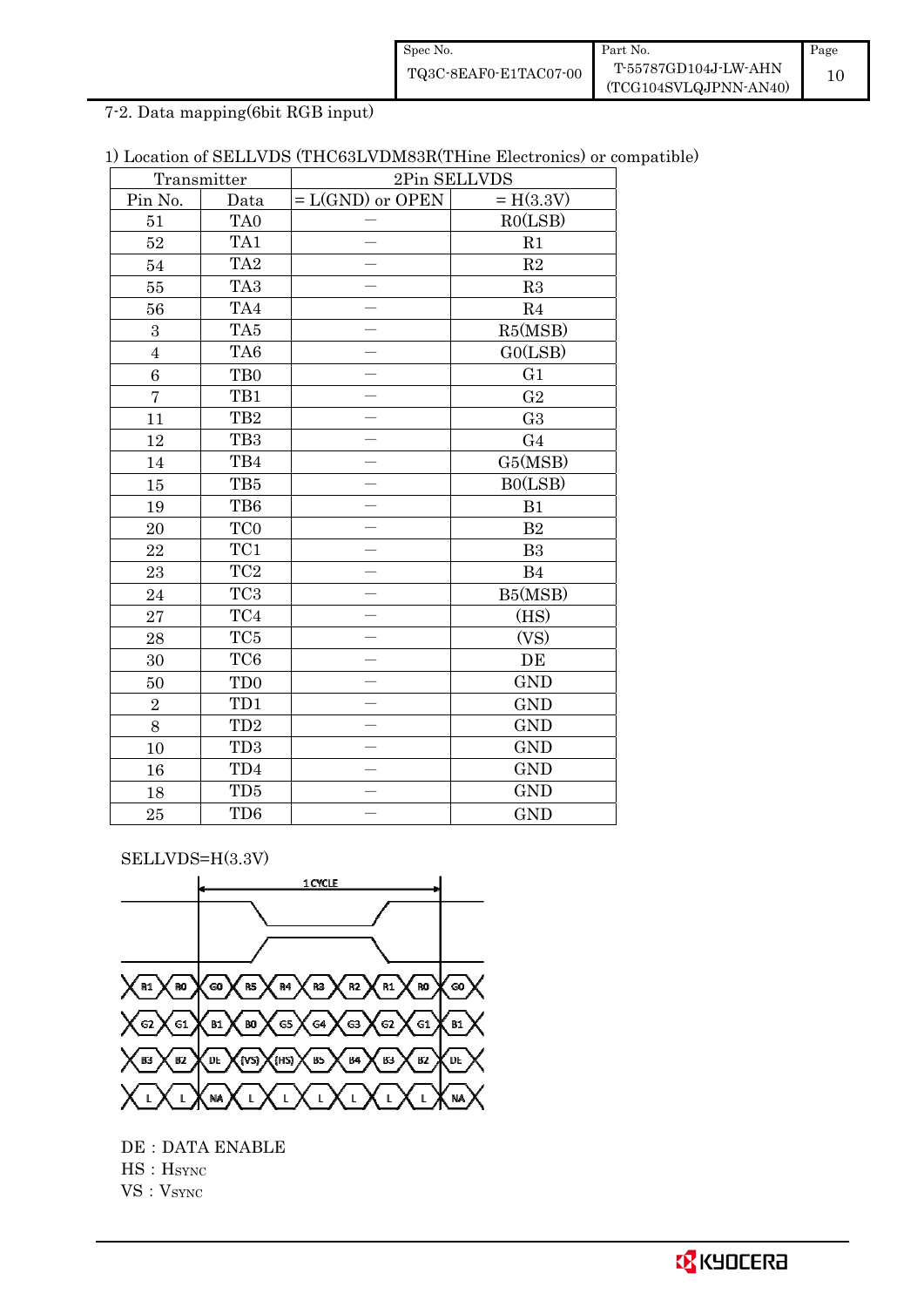### 2) Block Diagram

#### SELLVDS=H(3.3V)



When using "6-bit Transmitter", please connect the unused channel of the control IC receiver as described in the diagram below.

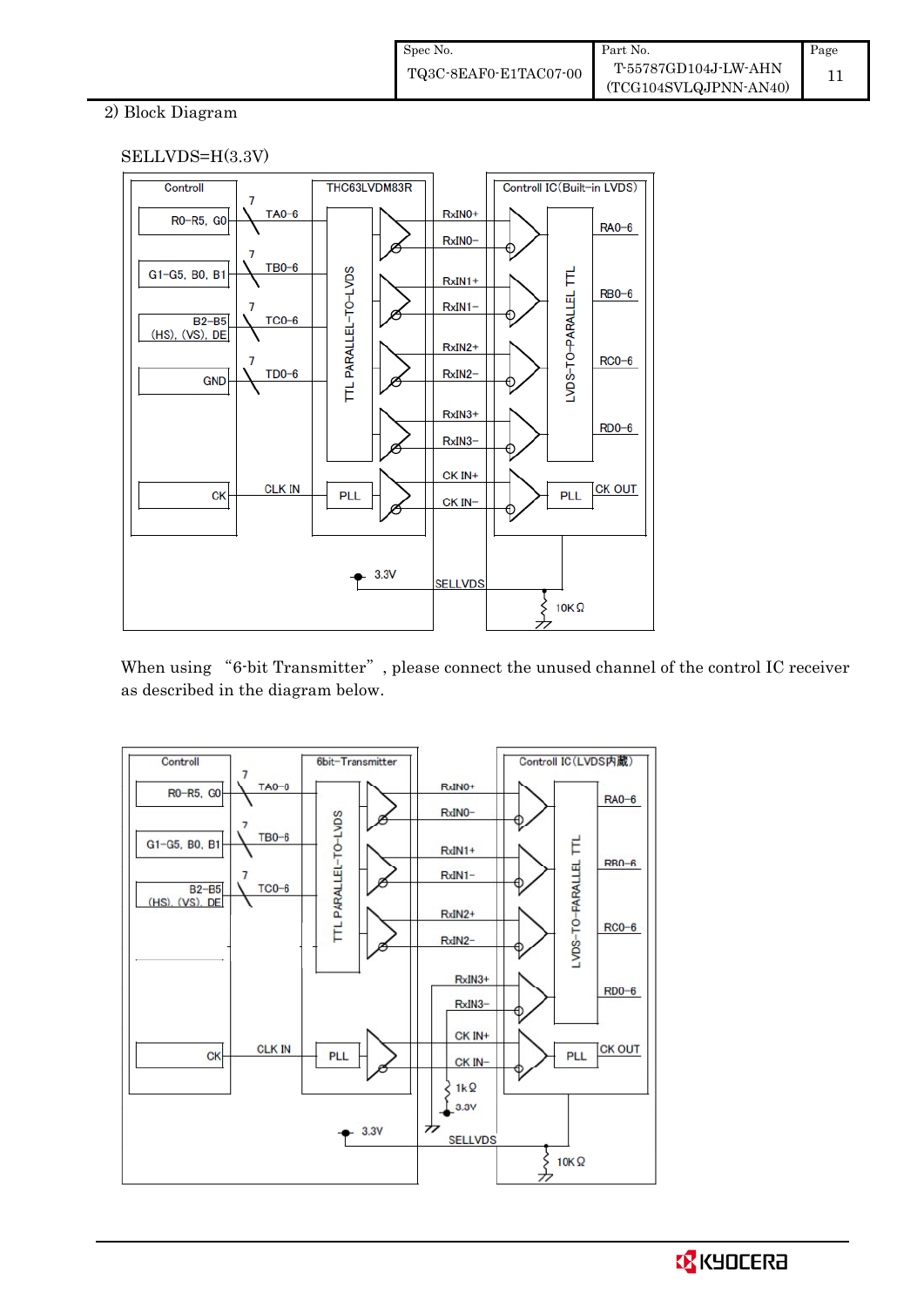| Spec No.              | Part No.              | Page |
|-----------------------|-----------------------|------|
| TQ3C-8EAF0-E1TAC07-00 | T-55787GD104J-LW-AHN  |      |
|                       | (TCG104SVLQJPNN-AN40) |      |

7-3. Data mapping(8bit RGB input)

| 1) Location of SELLVDS (THC63LVDM83R(THine Electronics) or compatible) |  |
|------------------------------------------------------------------------|--|
|------------------------------------------------------------------------|--|

|                | Transmitter     | 2Pin SELLVDS       |                |
|----------------|-----------------|--------------------|----------------|
| Pin No.        | Data            | $= L(GND)$ or OPEN | $= H(3.3V)$    |
| 51             | TA <sub>0</sub> | RO(LSB)            | R2             |
| 52             | TA1             | R1                 | R3             |
| 54             | TA <sub>2</sub> | R2                 | $\mathbf{R}4$  |
| 55             | TA <sub>3</sub> | R3                 | R5             |
| 56             | TA4             | R <sub>4</sub>     | R6             |
| 3              | TA5             | R5                 | R7(MSB)        |
| $\overline{4}$ | TA <sub>6</sub> | GO(LSB)            | G <sub>2</sub> |
| 6              | T <sub>B0</sub> | G <sub>1</sub>     | G <sub>3</sub> |
| $\overline{7}$ | TB1             | $\rm G2$           | G <sub>4</sub> |
| 11             | TB <sub>2</sub> | G <sub>3</sub>     | G5             |
| 12             | TB <sub>3</sub> | G <sub>4</sub>     | G <sub>6</sub> |
| 14             | TB4             | G5                 | G7(MSB)        |
| 15             | TB5             | B0(LSB)            | B <sub>2</sub> |
| 19             | TB6             | B1                 | B <sub>3</sub> |
| 20             | TC <sub>0</sub> | B <sub>2</sub>     | B <sub>4</sub> |
| $\bf{22}$      | TC1             | B <sub>3</sub>     | B5             |
| 23             | TC <sub>2</sub> | B <sub>4</sub>     | B <sub>6</sub> |
| 24             | TC <sub>3</sub> | B5                 | B7(MSB)        |
| 27             | TC4             | (HS)               | (HS)           |
| 28             | TC5             | (VS)               | (VS)           |
| 30             | TC <sub>6</sub> | DE                 | DE             |
| 50             | TD <sub>0</sub> | R6                 | RO(LSB)        |
| $\overline{2}$ | TD1             | R7(MSB)            | R1             |
| 8              | TD <sub>2</sub> | G <sub>6</sub>     | GO(LSB)        |
| 10             | TD <sub>3</sub> | G7(MSB)            | G <sub>1</sub> |
| 16             | TD4             | B6                 | B0(LSB)        |
| 18             | TD5             | B7(MSB)            | B1             |
| 25             | TD <sub>6</sub> | (NA)               | (NA)           |

SELLVDS=L(GND) or OPEN

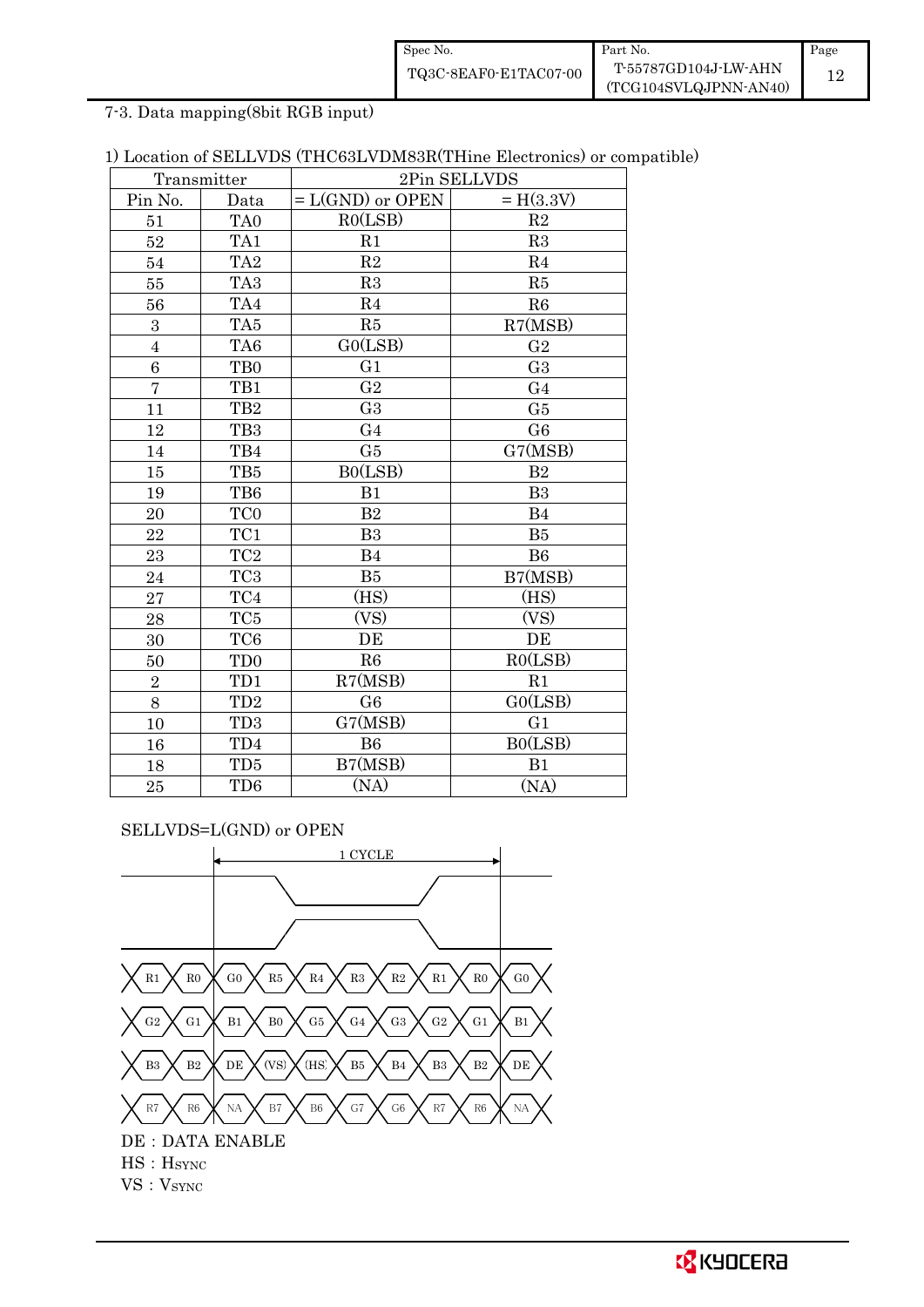| Spec No.              | Part No.              | Page |
|-----------------------|-----------------------|------|
| TQ3C-8EAF0-E1TAC07-00 | T-55787GD104J-LW-AHN  | 13   |
|                       | (TCG104SVLQJPNN-AN40) |      |



2) Block Diagram

### SELLVDS=L(GND) or OPEN

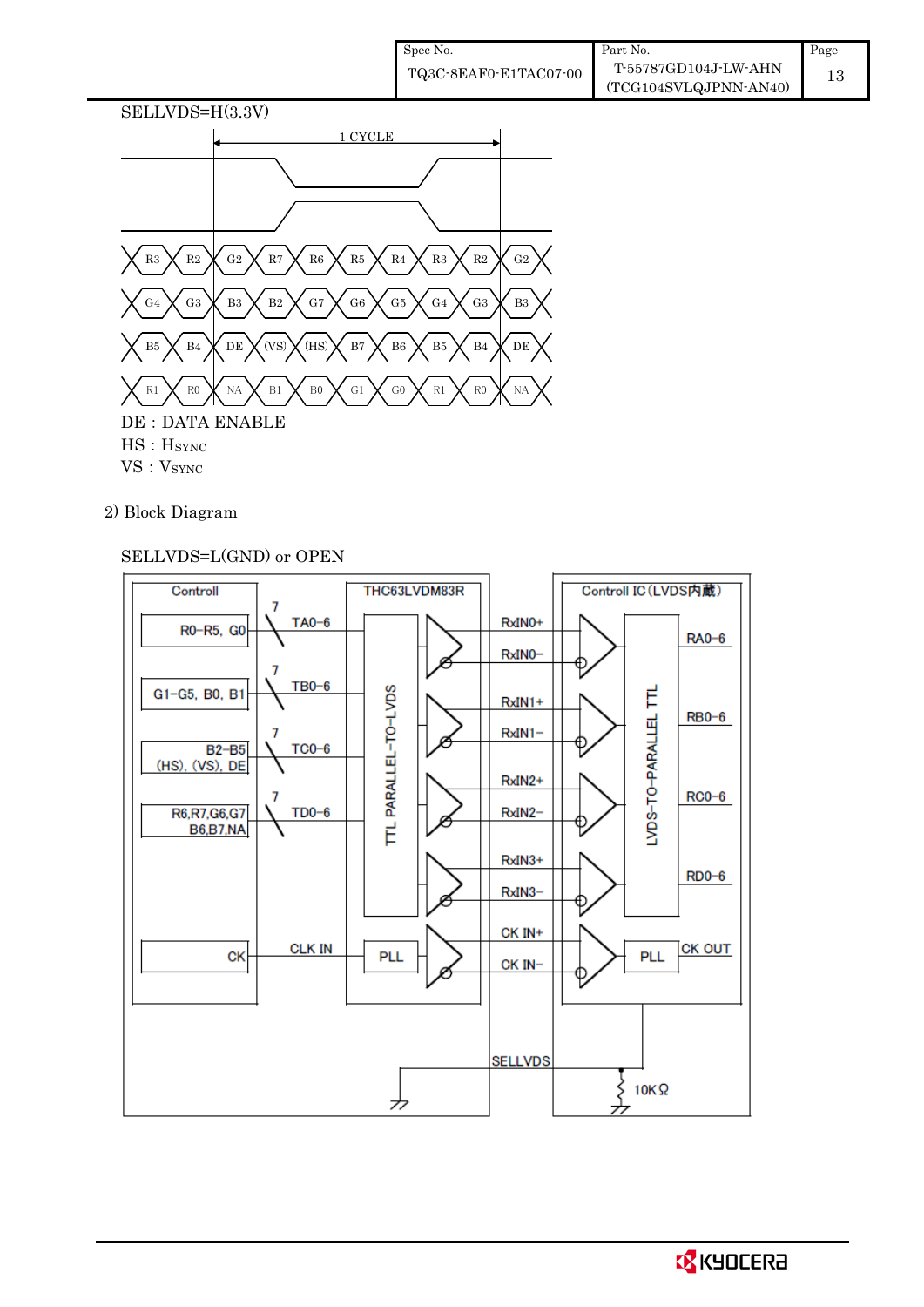| Spec No.              | Part No.              | Page |
|-----------------------|-----------------------|------|
| TQ3C-8EAF0-E1TAC07-00 | T-55787GD104J-LW-AHN  |      |
|                       | (TCG104SVLQJPNN-AN40) |      |

SELLVDS=H(3.3V)

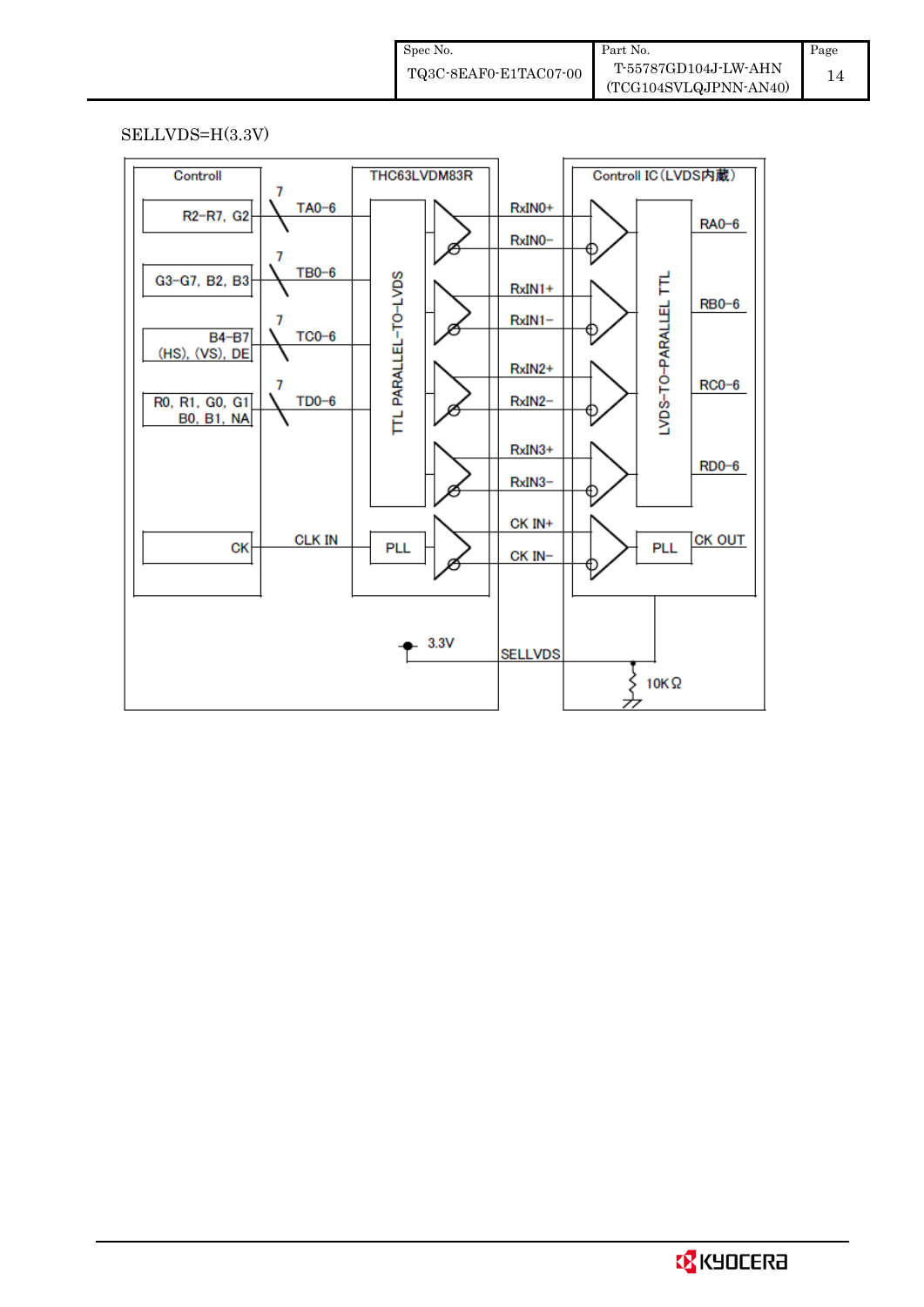# 8. Input timing characteristics  $\overline{\phantom{a}}$

8-1. Timing characteristics

|                       | Item                      | Symbol          | Min. | Typ. | Max. | Unit    | Note |
|-----------------------|---------------------------|-----------------|------|------|------|---------|------|
| Clock (CK)            | Frequency                 | $1/\mathrm{Tc}$ | 30   | 40   | 48   | MHz     |      |
|                       |                           |                 | 860  | 1056 | 1395 | Tc      |      |
|                       | Horizontal Period         | Th              | 24.0 | 26.4 |      | $\mu$ s |      |
| Enable signal<br>(DE) | Horizontal display period | Thd             |      | 800  |      | Tc      |      |
|                       | Vertical Period           | $T_{V}$         | 610  | 628  | 1024 | Th      |      |
|                       | Vertical display period   | Tvd             |      | 600  |      | Th      |      |
| Refresh rate          |                           | fy              | 50   | 60   | 70   | Hz      | 2)   |

1) Please set a clock frequency, a vertical dormant period, and the horizontal dormant period so that the Horizontal Period should not reach less than Min. value.

2) If the refresh rate reach less than Min. value, the deterioration of the display quality, flicker etc., may occur.(fv=1/Tv)

**Vertical Timing Diagram**



8-2. Input Data Signals and Display position on the screen

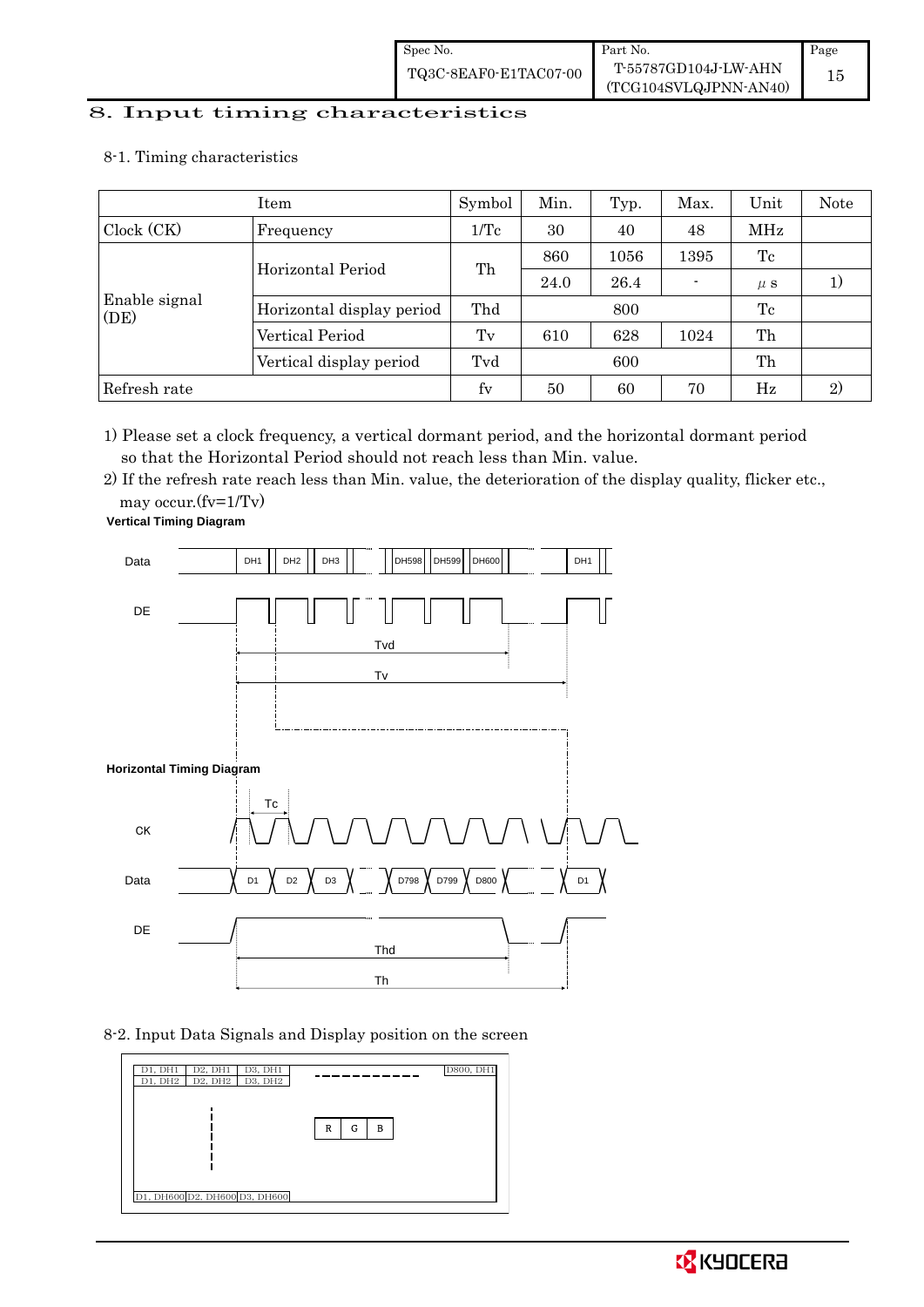| Spec No.              | Part No.                                        | Page |
|-----------------------|-------------------------------------------------|------|
| TQ3C-8EAF0-E1TAC07-00 | T-55787GD104J-LW-AHN<br>$(TCG104SVLQJPNN-AN40)$ | 16   |

### 9. Lot number identification

The lot number shall be indicated on the back of the backlight case of each LCD.

TCG104SVLQJPNN-AN40 - □□ - □□ - □ MADE IN □□□□□ ↓ ↓ ↓ ↓ ↓  $1 2 3 4 5$ 

- No1. No5. above indicate
	- 1. Year code
		- 2. Month code
		- 3. Date
		- 4. Version Number
		- 5. Country of origin (Japan or China)

| T<br>Year     | 2016 | 9017<br>∠∪⊥ | 2018 | 2019 | 2020 | 2021 |
|---------------|------|-------------|------|------|------|------|
| $\bigcirc$ de |      |             |      |      |      |      |

| Month             | Jan. | Feb. | Mar. | Apr. | May | Jun. |
|-------------------|------|------|------|------|-----|------|
| ∼<br><i>C</i> ode |      |      | e.   |      |     |      |
|                   |      |      |      |      |     |      |

| IV.<br>.ont.h<br><b>OITPIT</b> | <b>TT</b><br>uı. | 110<br>Aug | $n \alpha r$<br>~~~~ | 1 <sub>0</sub><br>JCL. | ΩV<br>$\cdot$ . $\cdot$ . | Dec. |
|--------------------------------|------------------|------------|----------------------|------------------------|---------------------------|------|
| nde                            |                  |            |                      | . .                    |                           |      |

#### 10. Warranty

10-1. Incoming inspection

Please inspect the LCD within one month after your receipt.

10-2. Production warranty

 Kyocera display warrants its LCD's for a period of 12 months from the ship date. Kyocera display shall, by mutual agreement, replace or re-work defective LCD's that are shown to be Kyocera display's responsibility.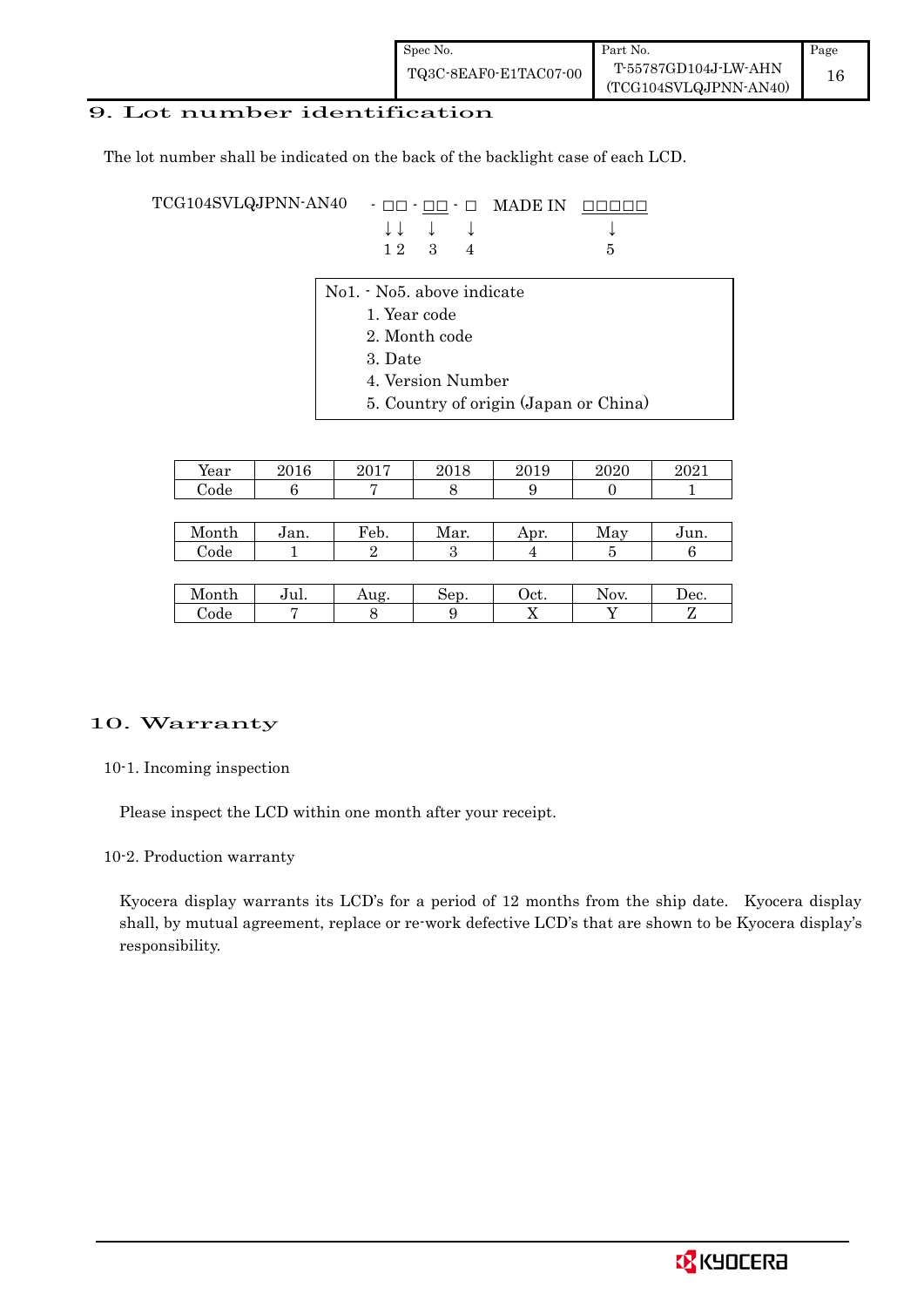#### 11. Precautions for use

- 11-1. Installation of the LCD
- 1) Please ground either of the mounting (screw) holes of LCD, in order to stabilize brightness and display quality.
- 2) A transparent protection plate shall be added to protect the LCD and its polarizer.
- 3) The LCD shall be installed so that there is no pressure on the LSI chips.
- 4) Since this product is wide viewing product, occurrence level of in-plane unevenness by the external stress is different compared to current normal viewing product. So there is a possibility that in-plane unevenness will be occurred by over twist, strain giving by attaching to LCD, and over pressure to touch panel. Please be careful of stress when designing the housing.
- 5) A transparent protection sheet is attached to the polarizer. Please remove the protection film slowly before use, paying attention to static electricity.

11-2. Static electricity

- 1) Since CMOS ICs are mounted directly onto the LCD glass, protection from static electricity is required.
- 2) Workers should use body grounding. Operator should wear ground straps.

11-3. LCD operation

- 1) The LCD shall be operated within the limits specified. Operation at values outside of these limits may shorten life, and/or harm display images.
- 2) Please select the best display pattern based on your evaluation because flicker, lines or nonuniformity or unevenness can be visible depending on display patterns.

11-4. Storage

- 1) The LCD shall be stored within the temperature and humidity limits specified. Store in a dark area, and protect the LCD from direct sunlight or fluorescent light.
- 2) Always store the LCD so that it is free from external pressure onto it.

11-5. Usage

- 1) DO NOT store in a high humidity environment for extended periods. Polarizer degradation bubbles, and/or peeling off of the polarizer may result.
- 2) The front polarizer is easily scratched or damaged. Prevent touching it with any hard material, and from being pushed or rubbed.
- 3) The LCD screen may be cleaned by wiping the screen surface with a soft cloth or cotton pad using a little Ethanol.
- 4) Water may cause damage or discoloration of the polarizer. Clean condensation or moisture from any source immediately.
- 5) Always keep the LCD free from condensation during testing. Condensation may permanently spot or stain the polarizer.
- 6) Do not disassemble LCD because it will result in damage.
- 7) This Kyocera display LCD has been specifically designed for use in general electronic devices, but not for use in a special environment such as usage in an active gas. Hence, when the LCD is supposed to be used in a special environment, evaluate the LCD thoroughly beforehand and do not expose the LCD to chemicals such as an active gas.
- 8) Please do not use solid-base image pattern for long hours because a temporary afterimage may appear. We recommend using screen saver etc. in cases where a solid-base image pattern must be used.
- 9) Liquid crystal may leak when the LCD is broken. Be careful not to let the fluid go into your eyes and mouth. In the case the fluid touches your body; rinse it off right away with water and soap.

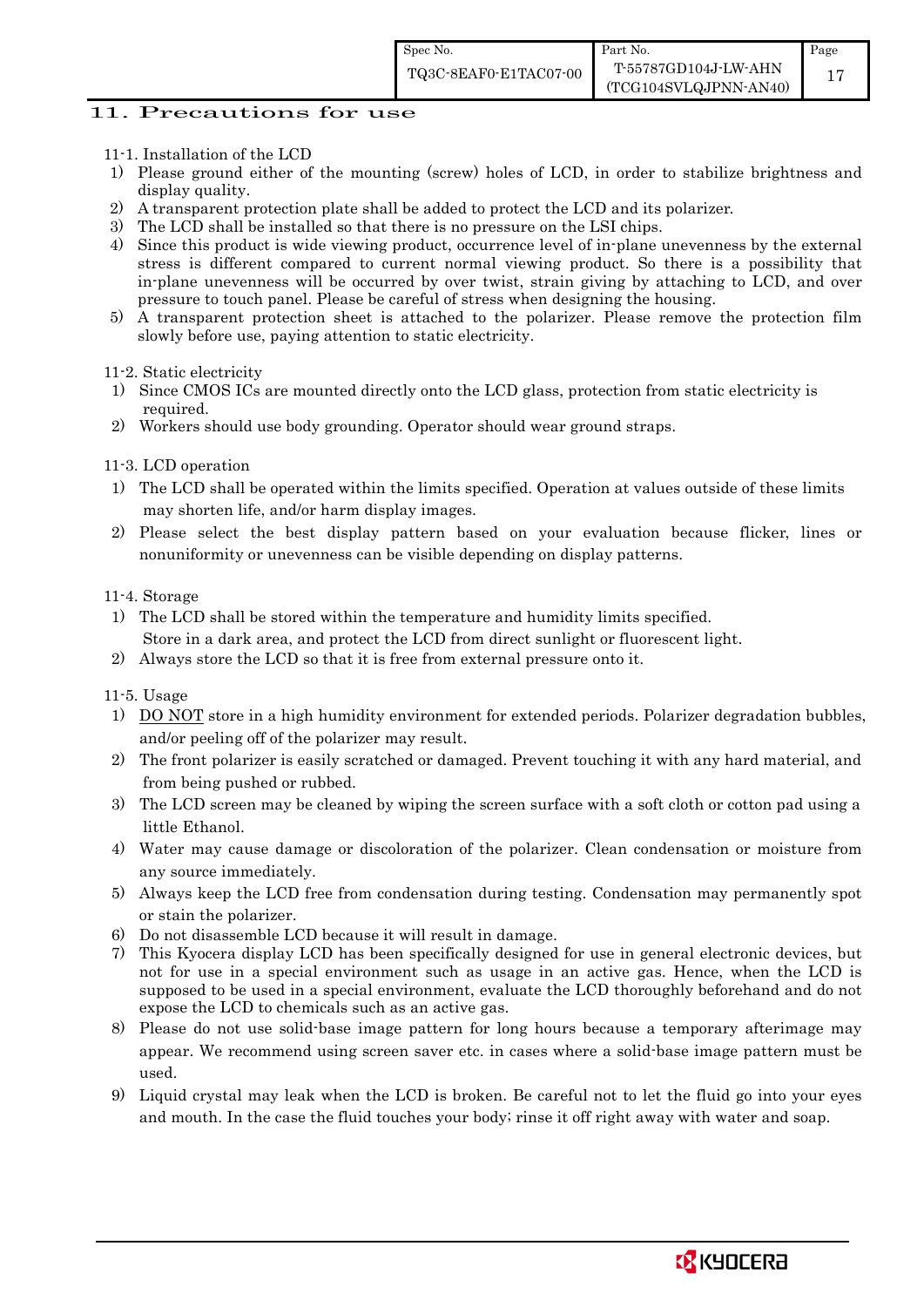| Spec No.              | Part No.                                      | Page |
|-----------------------|-----------------------------------------------|------|
| TQ3C-8EAF0-E1TAC07-00 | T-55787GD104J-LW-AHN<br>(TCG104SVLQJPNN-AN40) |      |

#### 12. Reliability test data

| Test item                            | Test condition                                                                                       | Test time            | Judgement                                                  |                                                                            |
|--------------------------------------|------------------------------------------------------------------------------------------------------|----------------------|------------------------------------------------------------|----------------------------------------------------------------------------|
| High temp.<br>atmosphere             | $80^{\circ}$ C                                                                                       | (240h)               | Display function<br>Display quality<br>Current consumption | $\therefore$ No defect<br>$\therefore$ No defect<br>$\therefore$ No defect |
| Low temp.<br>atmosphere              | $-30^{\circ}$ C                                                                                      | (240h)               | Display function<br>Display quality<br>Current consumption | $\therefore$ No defect<br>$\therefore$ No defect<br>$\therefore$ No defect |
| High temp.<br>humidity<br>atmosphere | $40^{\circ}$ C 90% RH                                                                                | (240h)               | Display function<br>Display quality<br>Current consumption | : No defect<br>$\therefore$ No defect<br>$\therefore$ No defect            |
| Temp. cycle                          | $-30\degree C$<br>0.5 <sub>h</sub><br>0.5 <sub>h</sub><br>R.T.<br>$80^{\circ}$ C<br>0.5 <sub>h</sub> | $(10 \text{cycles})$ | Display function<br>Display quality<br>Current consumption | : No defect<br>$\therefore$ No defect<br>$\therefore$ No defect            |
| High temp.<br>operation              | 80°C                                                                                                 | (500h)               | Display function<br>Display quality<br>Current consumption | $\therefore$ No defect<br>: No defect<br>: No defect                       |

1) Each test item uses a test LCD only once. The tested LCD is not used in any other tests.

2) The LCD is tested in circumstances in which there is no condensation.

3) The reliability test is not an out-going inspection.

4) The result of the reliability test is for your reference purpose only. The reliability test is conducted only to examine the LCD's capability.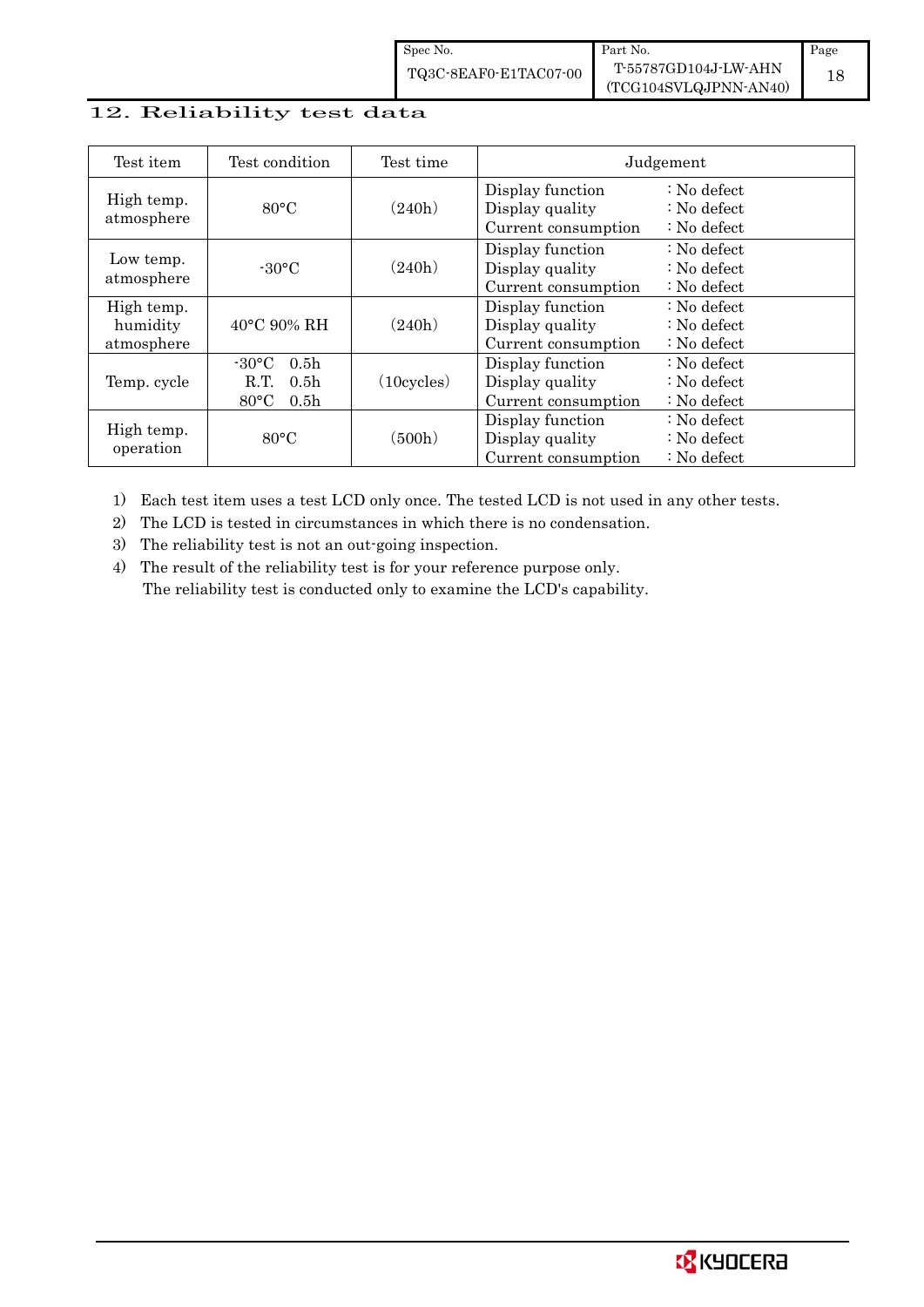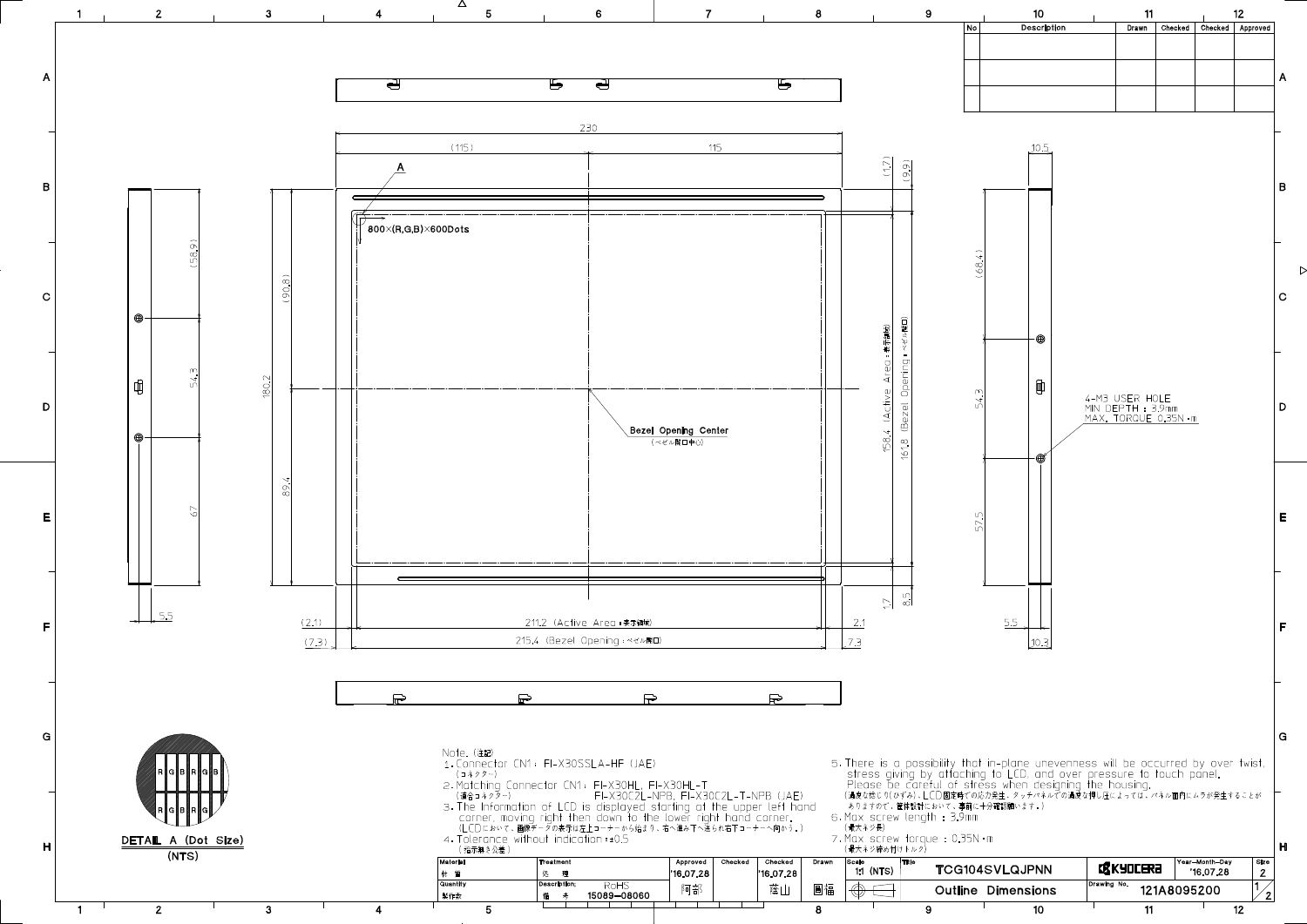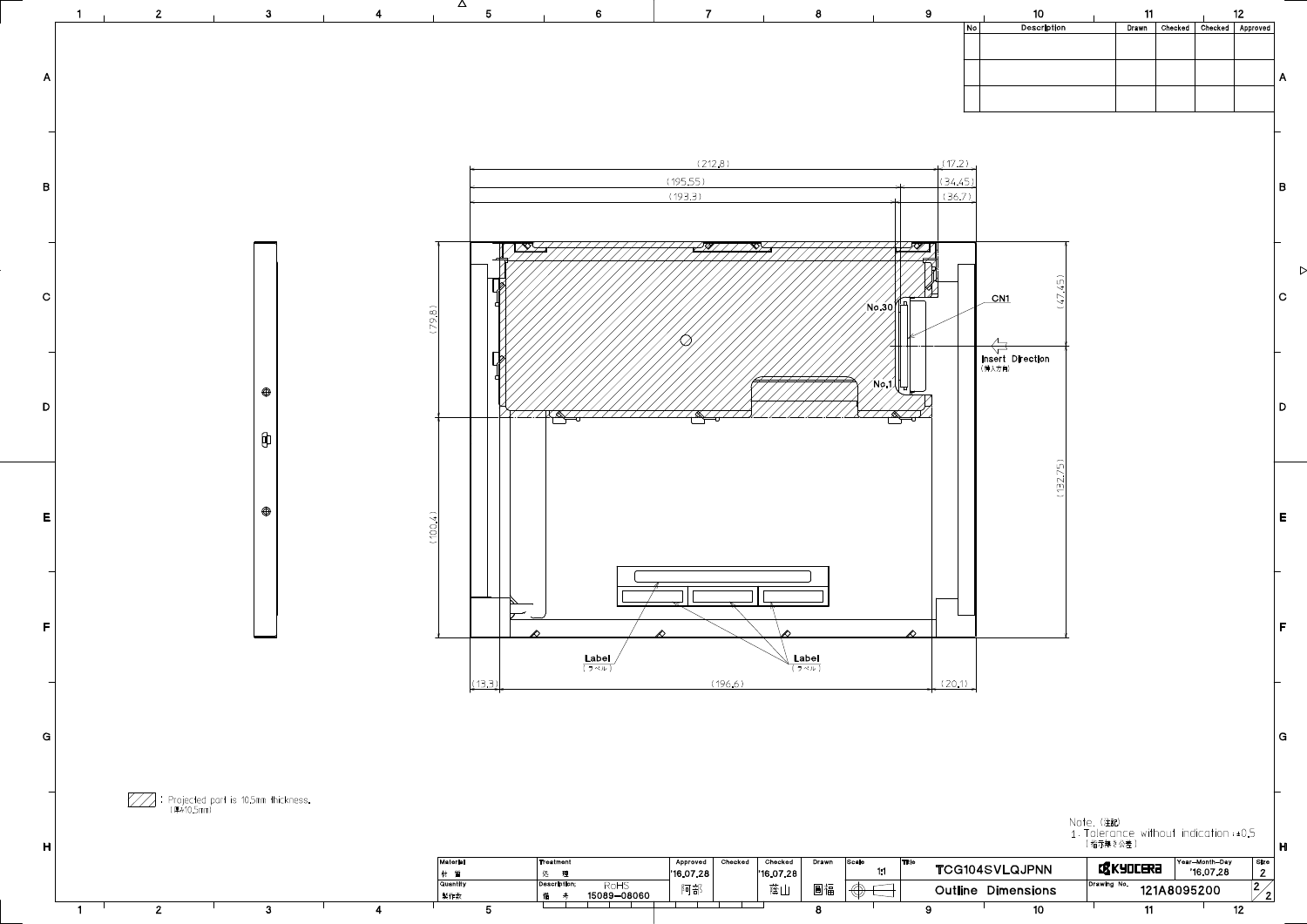| Spec No. | TQ3C-8EAF0-E2TAC07-00 |
|----------|-----------------------|
| Date     | July 28, 2016         |

# KYOCERA INSPECTION STANDARD

# TYPE : T-55787GD104J-LW-AHN (TCG104SVLQJPNN-AN40)

KYOCERA DISPLAY CORPORATION

| Original      | Designed by $:$ Engineering dept. |          |             | Confirmed by $:QA$ dept. |          |
|---------------|-----------------------------------|----------|-------------|--------------------------|----------|
| Issue Date    | Prepared                          | Checked  | Approved    | Checked                  | Approved |
| July 28, 2016 | Koyama                            | Hamazaki | 4 Matximoto | JøU0                     | 1-Hama   |

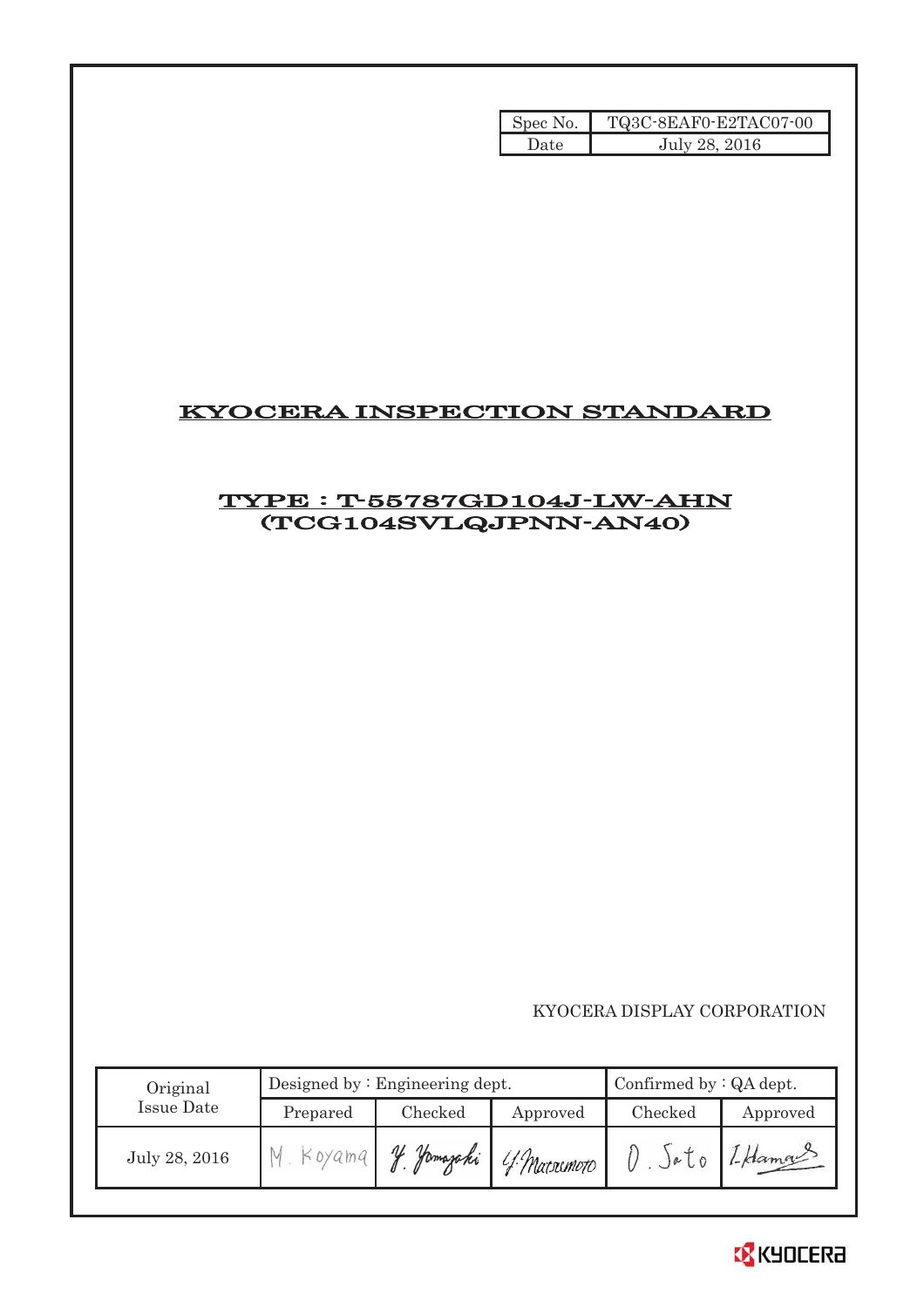| Spec No.              | Part No.              | Page |
|-----------------------|-----------------------|------|
| TQ3C-8EAF0-E2TAC07-00 | T-55787GD104J-LW-AHN  |      |
|                       | (TCG104SVLQJPNN-AN40) |      |

| $(1001010)$ $-10001$<br>Revision record |      |                                  |  |                                 |                                      |                                |          |
|-----------------------------------------|------|----------------------------------|--|---------------------------------|--------------------------------------|--------------------------------|----------|
| $\rm{Date}$                             |      |                                  |  | Designed by : Engineering dept. |                                      | Confirmed by $\colon$ QA dept. |          |
|                                         |      | $\ensuremath{\mathrm{Prepared}}$ |  | ${\it Checked}$                 | Approved                             | ${\it Checked}$                | Approved |
|                                         |      |                                  |  |                                 |                                      |                                |          |
|                                         |      |                                  |  |                                 |                                      |                                |          |
| Rev.No.                                 | Date | Page                             |  |                                 | $\label{eq:2} \textbf{Descriptions}$ |                                |          |
|                                         |      |                                  |  |                                 |                                      |                                |          |
|                                         |      |                                  |  |                                 |                                      |                                |          |
|                                         |      |                                  |  |                                 |                                      |                                |          |
|                                         |      |                                  |  |                                 |                                      |                                |          |
|                                         |      |                                  |  |                                 |                                      |                                |          |
|                                         |      |                                  |  |                                 |                                      |                                |          |
|                                         |      |                                  |  |                                 |                                      |                                |          |
|                                         |      |                                  |  |                                 |                                      |                                |          |
|                                         |      |                                  |  |                                 |                                      |                                |          |
|                                         |      |                                  |  |                                 |                                      |                                |          |
|                                         |      |                                  |  |                                 |                                      |                                |          |
|                                         |      |                                  |  |                                 |                                      |                                |          |
|                                         |      |                                  |  |                                 |                                      |                                |          |
|                                         |      |                                  |  |                                 |                                      |                                |          |
|                                         |      |                                  |  |                                 |                                      |                                |          |
|                                         |      |                                  |  |                                 |                                      |                                |          |
|                                         |      |                                  |  |                                 |                                      |                                |          |
|                                         |      |                                  |  |                                 |                                      |                                |          |
|                                         |      |                                  |  |                                 |                                      |                                |          |
|                                         |      |                                  |  |                                 |                                      |                                |          |
|                                         |      |                                  |  |                                 |                                      |                                |          |
|                                         |      |                                  |  |                                 |                                      |                                |          |
|                                         |      |                                  |  |                                 |                                      |                                |          |
|                                         |      |                                  |  |                                 |                                      |                                |          |
|                                         |      |                                  |  |                                 |                                      |                                |          |
|                                         |      |                                  |  |                                 |                                      |                                |          |
|                                         |      |                                  |  |                                 |                                      |                                |          |
|                                         |      |                                  |  |                                 |                                      |                                |          |
|                                         |      |                                  |  |                                 |                                      |                                |          |
|                                         |      |                                  |  |                                 |                                      |                                |          |
|                                         |      |                                  |  |                                 |                                      |                                |          |
|                                         |      |                                  |  |                                 |                                      |                                |          |
|                                         |      |                                  |  |                                 |                                      |                                |          |
|                                         |      |                                  |  |                                 |                                      |                                |          |
|                                         |      |                                  |  |                                 |                                      |                                |          |
|                                         |      |                                  |  |                                 |                                      |                                |          |
|                                         |      |                                  |  |                                 |                                      |                                |          |
|                                         |      |                                  |  |                                 |                                      |                                |          |

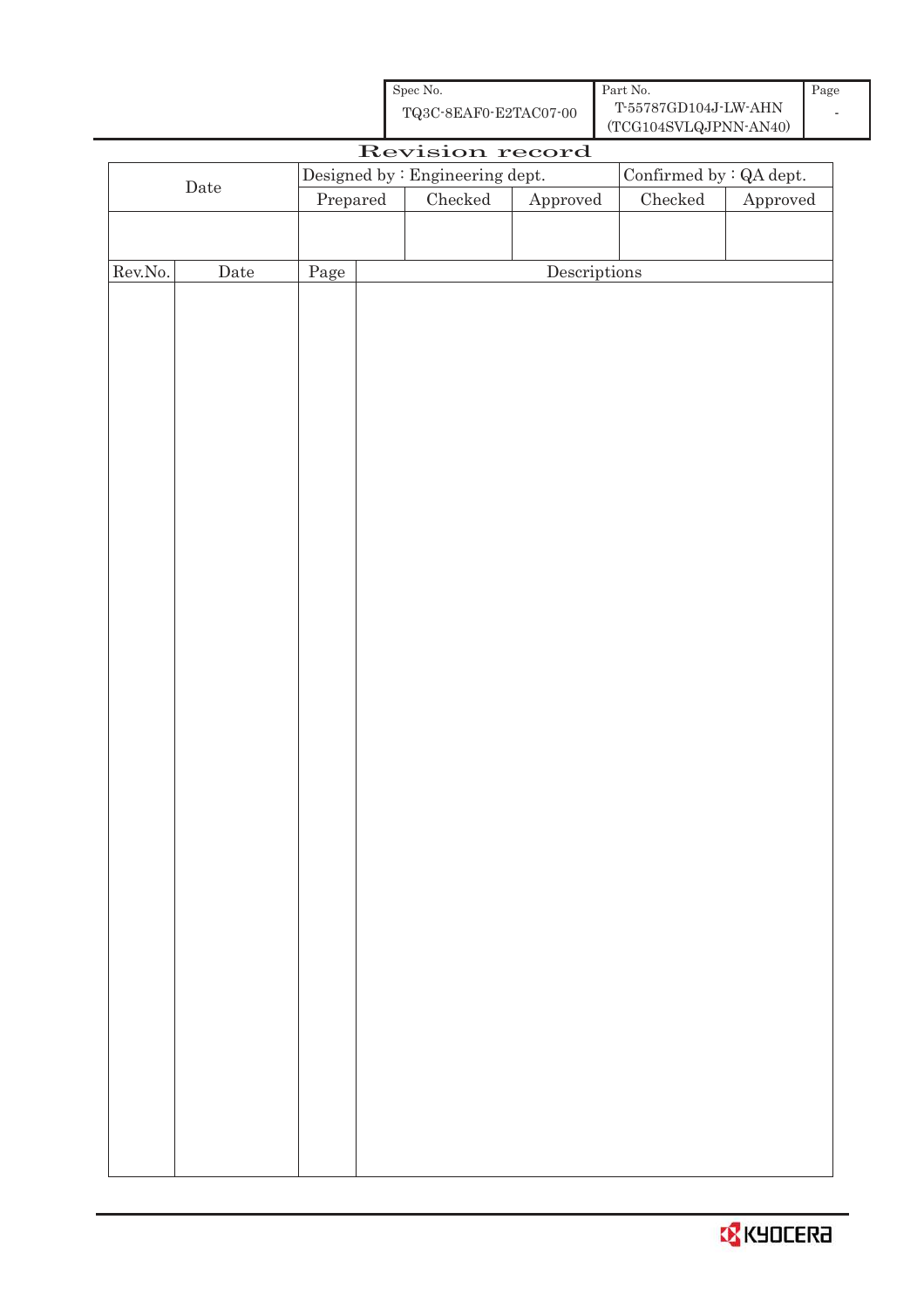## Visuals specification

1) Note

|               | Note                                                                                             |                              |                                                                                           |  |  |
|---------------|--------------------------------------------------------------------------------------------------|------------------------------|-------------------------------------------------------------------------------------------|--|--|
| General       | Customer identified anomalies not defined within this inspection standard shall be<br>1.         |                              |                                                                                           |  |  |
|               | reviewed by Kyocera, and an additional standard shall be determined by mutual consent.           |                              |                                                                                           |  |  |
|               | 2.<br>This inspection standard about the image quality shall be applied to any defect within the |                              |                                                                                           |  |  |
|               |                                                                                                  |                              | effective active area and shall not be applicable to outside of the area.                 |  |  |
|               | 3.                                                                                               | Inspection conditions        |                                                                                           |  |  |
|               | Luminance                                                                                        |                              | $\div 500$ Lux min.                                                                       |  |  |
|               |                                                                                                  | Inspection distance          | $\div$ 300 mm.                                                                            |  |  |
|               | Temperature                                                                                      |                              | : 25 $\pm$ 5°C                                                                            |  |  |
|               | Direction                                                                                        |                              | : Directly above                                                                          |  |  |
| Definition of | Dot defect                                                                                       | Bright dot defect            | The dot is constantly "on" when power applied to the                                      |  |  |
| inspection    |                                                                                                  |                              | LCD, even when all "Black" data sent to the screen.                                       |  |  |
| item          |                                                                                                  |                              | Inspection tool: 5% Transparency neutral density filter.                                  |  |  |
|               |                                                                                                  |                              | Count dot: If the dot is visible through the filter.                                      |  |  |
|               |                                                                                                  |                              | Don't count dot: If the dot is not visible through the                                    |  |  |
|               |                                                                                                  |                              | filter.                                                                                   |  |  |
|               |                                                                                                  |                              | There is an electrode in the middle of the dot                                            |  |  |
|               |                                                                                                  |                              | G E  R G B R G B<br>$\mathsf{R}$<br>and one dot is shown in the left drawing.             |  |  |
|               |                                                                                                  |                              | GB<br>$<$ dot drawing $>$                                                                 |  |  |
|               |                                                                                                  | Black dot defect             | The dot is constantly "off" when power applied to the                                     |  |  |
|               |                                                                                                  |                              | LCD, even when all "White" data sent to the screen.                                       |  |  |
|               |                                                                                                  |                              | Similar size compared to bright dot.                                                      |  |  |
|               |                                                                                                  | White dot                    | Pixel works electrically, however, circular/foreign                                       |  |  |
|               |                                                                                                  | (Circular/foreign            | particle makes dot appear to be "on" even when all                                        |  |  |
|               |                                                                                                  | particle)                    | "Black" data is sent to the screen.                                                       |  |  |
|               |                                                                                                  | Adjacent dot                 | Adjacent dot defect is defined as two or more bright dot<br>defects or black dot defects. |  |  |
|               |                                                                                                  |                              |                                                                                           |  |  |
|               |                                                                                                  |                              | $R$ $G$ $B$ $R$ $G$ $B$ $R$ $G$ $B$                                                       |  |  |
|               |                                                                                                  |                              | RGBRGBRGB<br>dot defect                                                                   |  |  |
|               |                                                                                                  |                              | RGBRGBR<br>GB<br>مساحل والمساحل والمرابط                                                  |  |  |
|               | External                                                                                         | Bubble, Scratch,             | Visible operating (all pixels "Black" or "White") and non                                 |  |  |
|               | inspection                                                                                       | Foreign particle             | operating.                                                                                |  |  |
|               |                                                                                                  | (Polarizer, Cell, Backlight) |                                                                                           |  |  |
|               |                                                                                                  | Appearance inspection        | Does not satisfy the value at the spec.                                                   |  |  |
|               | Others                                                                                           | CFL wires                    | Damaged to the CFL wires, connector, pin, functional                                      |  |  |
|               |                                                                                                  |                              | failure or appearance failure.                                                            |  |  |
|               | Definition                                                                                       |                              | Definition of circle size<br>Definition of linear size                                    |  |  |
|               | of size                                                                                          |                              |                                                                                           |  |  |
|               |                                                                                                  |                              |                                                                                           |  |  |
|               |                                                                                                  |                              |                                                                                           |  |  |
|               |                                                                                                  |                              |                                                                                           |  |  |
|               |                                                                                                  | $d = (a + b)/2$              |                                                                                           |  |  |